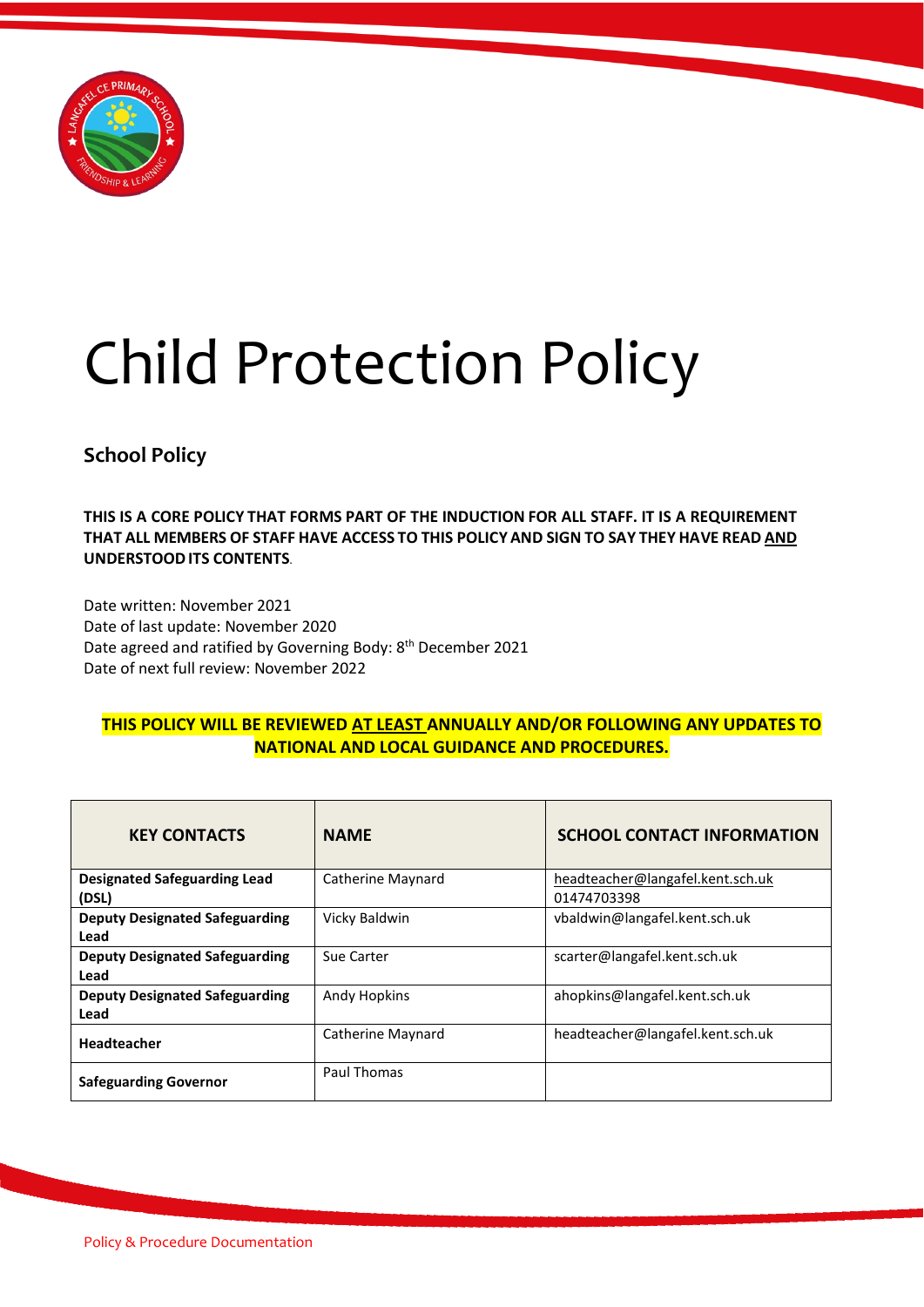

# **Contents**

|                                                               | Page |
|---------------------------------------------------------------|------|
| What to do if you have a welfare concern flowchart            | 4    |
|                                                               |      |
| Child Focused Approach to Safeguarding<br>1.                  | 5    |
| Key Responsibilities<br>2.                                    | 8    |
| <b>Child Protection Procedures</b><br>3.                      | 10   |
| Specific Safeguarding Issues<br>4.                            | 15   |
| Supporting Children Potentially at Greater Risk of Harm<br>5. | 20   |
| <b>Online Safety</b><br>6.                                    | 22   |
| <b>Staff Engagement and Expectations</b><br>7.                | 24   |
| 8.<br>Safer Recruitment and Allegations                       | 26   |
| 9.<br>Opportunities to teach safeguarding                     | 28   |
| 10. Physical Safety                                           | 28   |
| 11. Local Contacts                                            | 29   |
|                                                               |      |
| Appendix 1: Categories of Abuse                               | 31   |
| <b>Appendix 2: Support Organisations</b>                      | 33   |
|                                                               |      |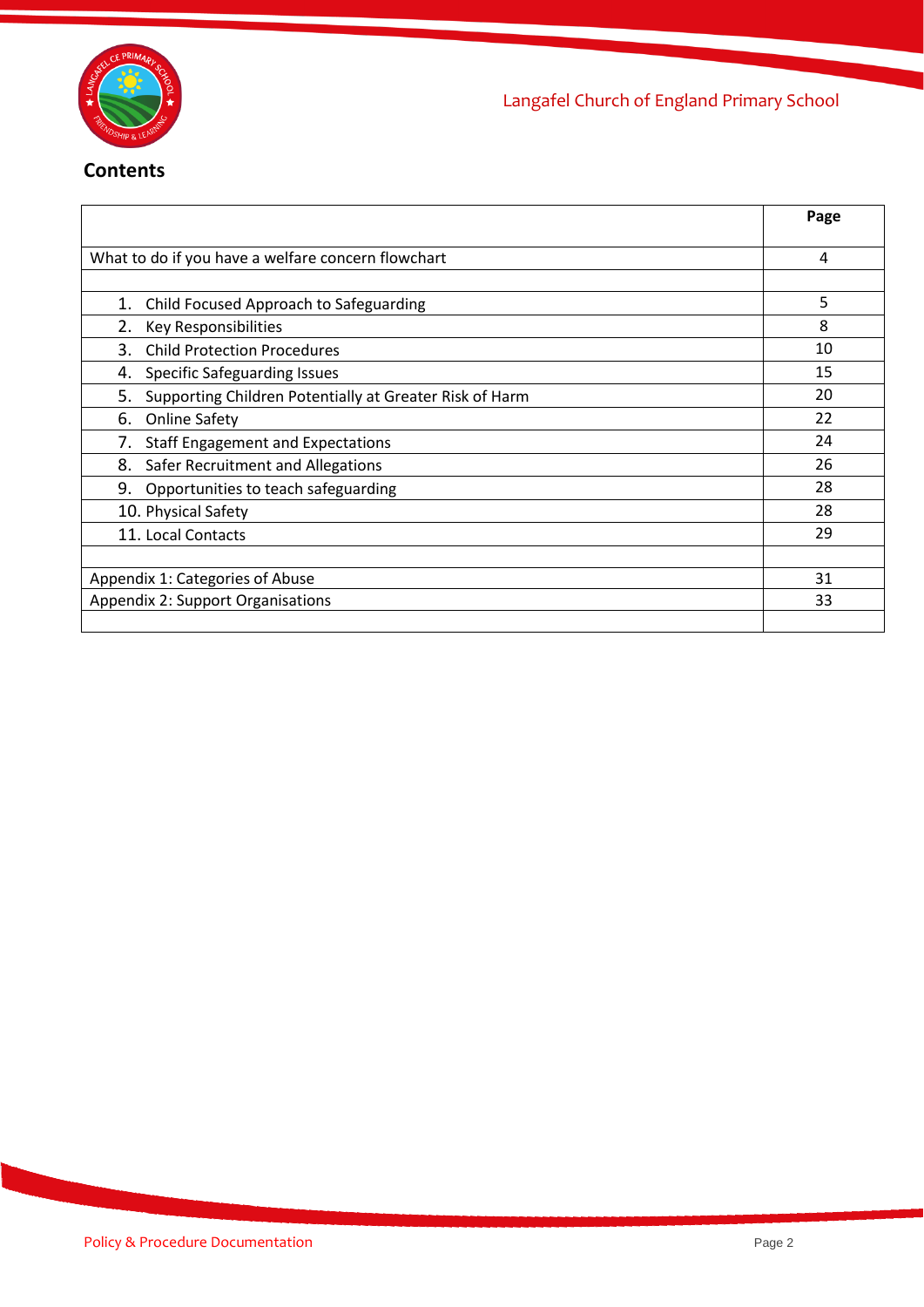

# **What to do if you have a welfare concern in Langafel CE Primary**



Policy & Procedure Documentation Page 3 At all stages, the child's circumstances will be kept under review The DSL/Staff will request further support if required to ensure the **child's safety** is **paramount**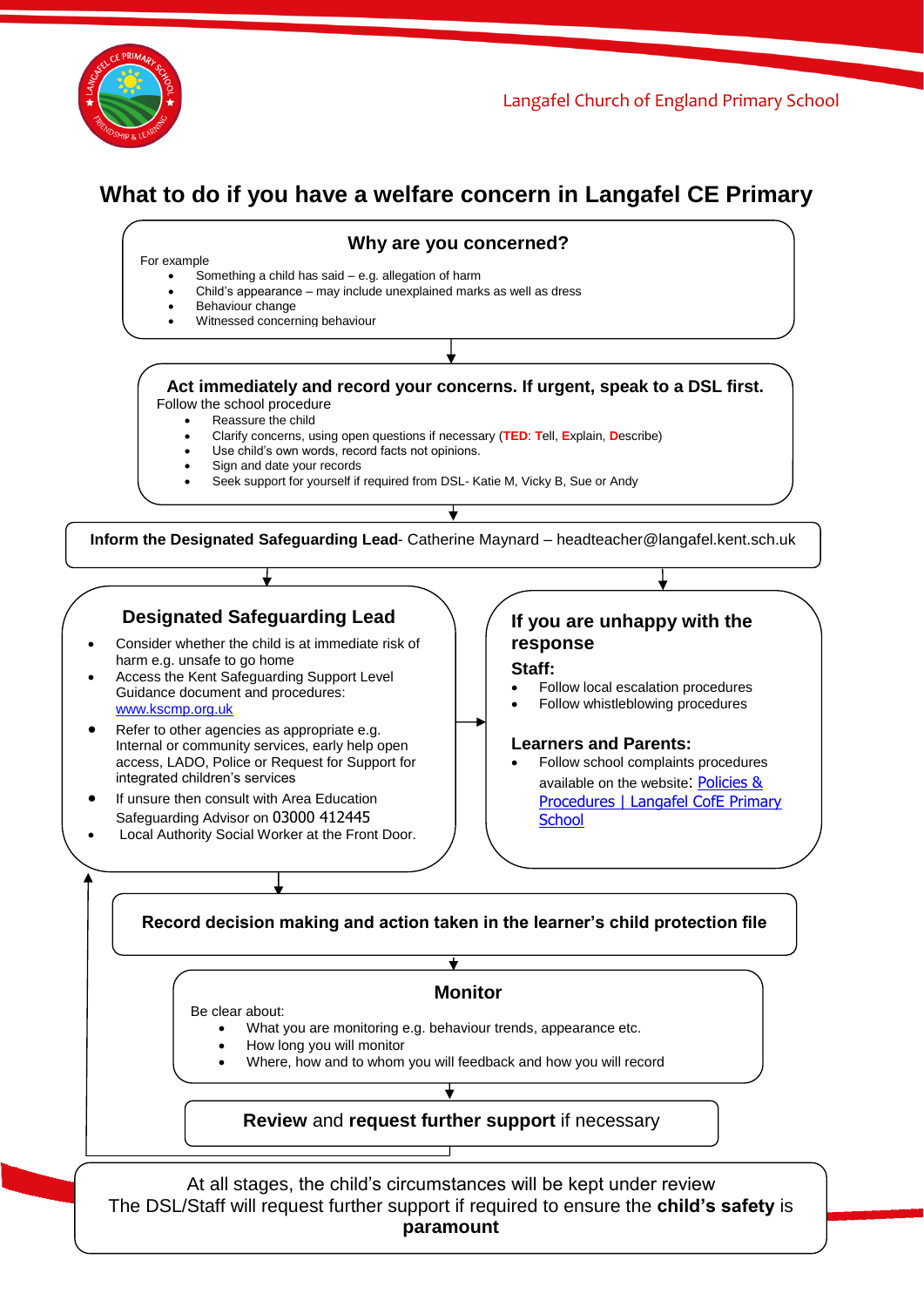

# **1. Child Focused Approach to Safeguarding**

## **1.1 Introduction**

- Langafel CE Primary recognise our statutory responsibility to safeguard and promote the welfare of all children. Safeguarding is everybody's responsibility and all those directly connected (staff, volunteers, governors, leaders, parents, families, and learners) are an important part of the wider safeguarding system for children and have an essential role to play in making this community safe and secure.
- Langafel CE Primary believe that the best interests of children always come first. All children (defined as those up to the age of 18) have a right to be heard and to have their wishes and feelings taken into account and all children regardless of age, gender, ability, culture, race, language, religion or sexual identity, have equal rights to protection.
- Staff working with children at Langafel CE Primary will maintain an attitude of 'it could happen here' where safeguarding is concerned. When concerned about the welfare of a child, staff will always act in the best interests of the child and if any member of our community has a safeguarding concern about any child or adult, they should act and act immediately.
- Langafel CE Primary recognises the importance of providing an ethos and environment within school that will help children to be safe and to feel safe. In our school children are respected and are encouraged to talk openly. We will ensure children's wishes and feelings are taken into account when determining what safeguarding action to take and what services to provide.
- Our core safeguarding principles are:
	- o **Prevention**
		- positive, supportive, safe culture, curriculum and pastoral opportunities for children, safer recruitment procedures.
	- o **Protection**
		- following the agreed procedures, ensuring all staff are trained and supported to recognise and respond appropriately and sensitively to safeguarding concerns.
	- o **Support**
		- for all learners, parents and staff, and where appropriate specific interventions are required for those who may be at risk of harm.
	- o **Working with parents and other agencies**
		- to ensure timely, appropriate communications and actions are undertaken when safeguarding concerns arise.
- The procedures contained in this policy apply to all staff, including and governors, temporary or thirdparty agency staff and volunteers) and are consistent with those outlined within KCSIE 2021.

# **1.2 Policy Context**

This policy is implemented in accordance with our compliance with the statutory guidance from the Department for Education, 'Keeping Children Safe in Education' 2021 (KCSIE) which requires individual schools and colleges to have an effective child protection policy.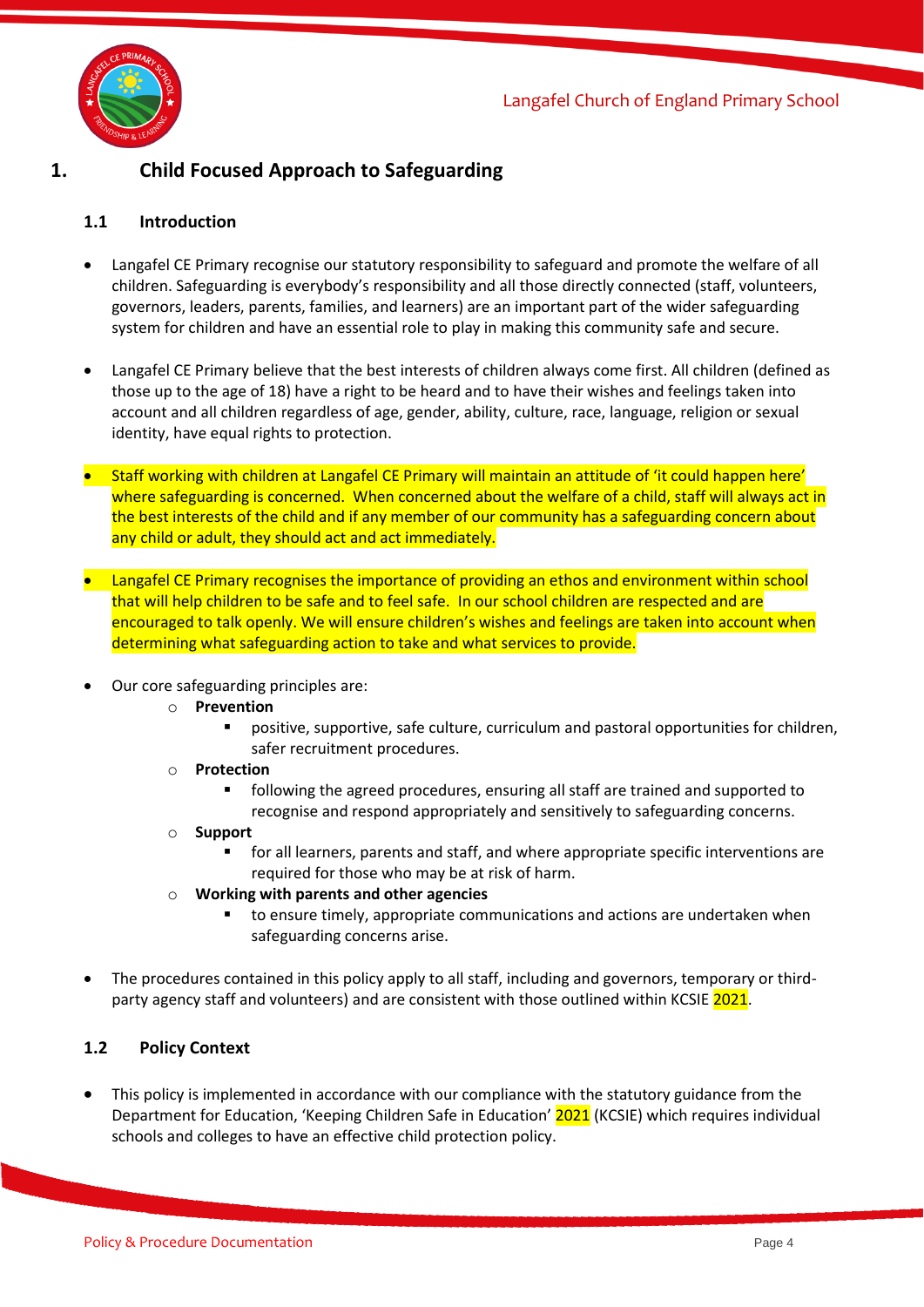

- This policy has been developed in accordance with the principles established by the Children Acts 1989 and 2004 and related guidance. This includes but is not limited to:
	- o Keeping Children Safe in Education 2021 (KCSIE)
	- o Working Together to Safeguard Children 2018 (WTSC)<br> **o** Ofsted: Education Inspection Framework' 2021
	- Ofsted: Education Inspection Framework' 2021
	- o Framework for the Assessment of Children in Need and their Families 2000
	- o Kent and Medway Safeguarding Children Procedures
	- o Early Years and Foundation Stage Framework 2021 (EYFS)
	- o The Education Act 2002
	- o Education and Inspections Act 2006 The Education (Independent School Standards) Regulations 2014
	- o The Non-Maintained Special Schools (England) Regulations 2015
- Section 175 of the Education Act 2002 requires school governing bodies, local education authorities and further education institutions to make arrangements to safeguard and promote the welfare of all children who are pupils at a school, or who are students under 18 years of age. Such arrangements will have to have regard to any guidance issued by the Secretary of State.
- Langafel CE Primary is currently operating in response to coronavirus (Covid-19), however, our safeguarding principles, remain the same. We will continue to follow government guidance and will amend this policy and our approaches, as necessary.
	- $\circ$  As a result of the Covid-19 pandemic some members of our community may have been exposed to a range of adversity and trauma including bereavement, anxiety and in some cases increased welfare and safeguarding risks. We will work with local services, such as health and the local authority, to ensure necessary support is in place.

# **1.3 Definition of Safeguarding**

- In line with KCSIE 2021, safeguarding and promoting the welfare of children is defined for the purposes of this policy as:
	- o protecting children from maltreatment
	- o preventing impairment of children's mental and physical health or development
	- o ensuring that children grow up in circumstances consistent with the provision of safe and effective care, and
	- o taking action to enable all children to have the best outcomes.
- The school acknowledges that safeguarding includes a wide range of specific issues including (but not limited to):
	- o Abuse and neglect
	- o Bullying, including cyberbullying
	- o Children with family members in prison
	- o Children Missing Education (CME)
	- o Child missing from home or care
	- o Child Sexual Exploitation (CSE)
	- o Child Criminal Exploitation (CCE)
	- o Contextual safeguarding (risks outside the family home)
	- o County lines and gangs
	- o Domestic abuse
	- o Drugs and alcohol misuse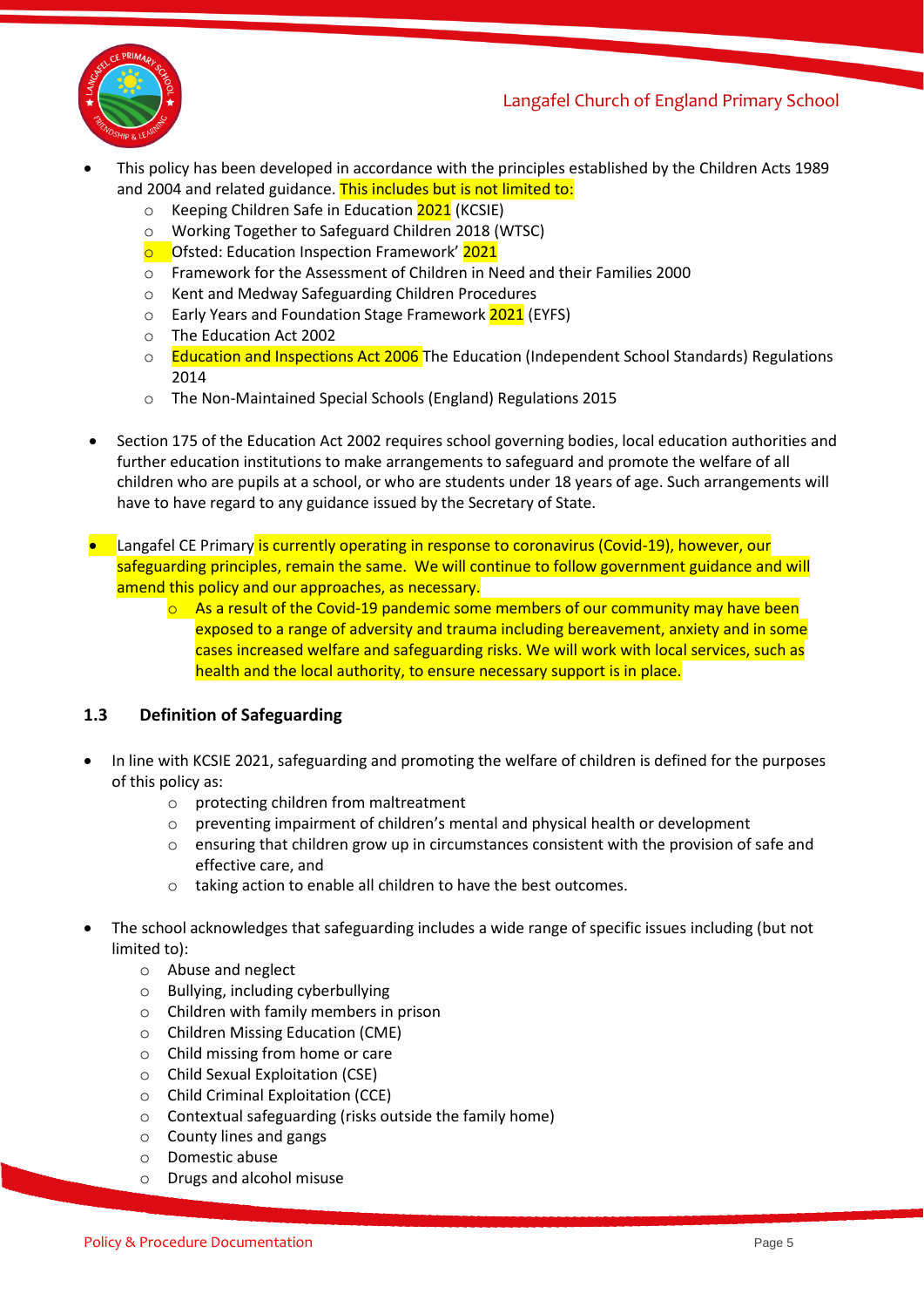

- o Fabricated or induced illness
- o Faith abuse
- o Gender based abuse and violence against women and girls
- o Hate
- o Homelessness
- o Human trafficking and modern slavery
- o Mental health
- o Nude or semi-nude image sharing, aka youth produced/involved sexual imagery or "Sexting"
- o Online safety
- o Peer on peer abuse
- o Preventing radicalisation and extremism
- o Private fostering
- o Relationship abuse
- o Serious violence
- o Sexual violence and sexual harassment
- o So-called 'honour-based' abuse, including Female Genital Mutilation (FGM) and forced marriage
- o Upskirting

#### (Also see Part One and Annex B within 'Keeping Children Safe in Education' 2021)

#### **1.4 Related Safeguarding Policies**

- This policy is one of a series in the schools integrated safeguarding portfolio and should be read and actioned in conjunction with the policies as listed below:
	- o Behaviour management and use of physical intervention
	- o Code of conduct/Behaviour policy, including, Searching, screening and confiscation
	- o Online safety
	- o Social media
	- o Anti-bullying
	- o Data protection and information sharing
	- o Image use
	- o Relationship and Sex Education (RSE)
	- o Personal and intimate care
	- o Health and safety, including plans for school reopening
	- o Attendance
	- o Risk assessments (e.g. school trips, use of technology, school re-opening)
	- o First aid and accidents
	- o Managing allegations against staff
	- o Staff code of conduct, including Acceptable Use of Technology Policies (AUP)
	- o Safer recruitment
	- o Whistleblowing

#### **1.5 Policy Compliance, Monitoring and Review**

• Langafel CE Primary will review this policy at least annually (as a minimum) and will update it as needed, so that it is kept up to date with safeguarding issues as they emerge and evolve, including lessons learnt. The policy will also be revised following any national or local updates, significant local or national safeguarding events and/or learning, and/or any changes to our own procedures.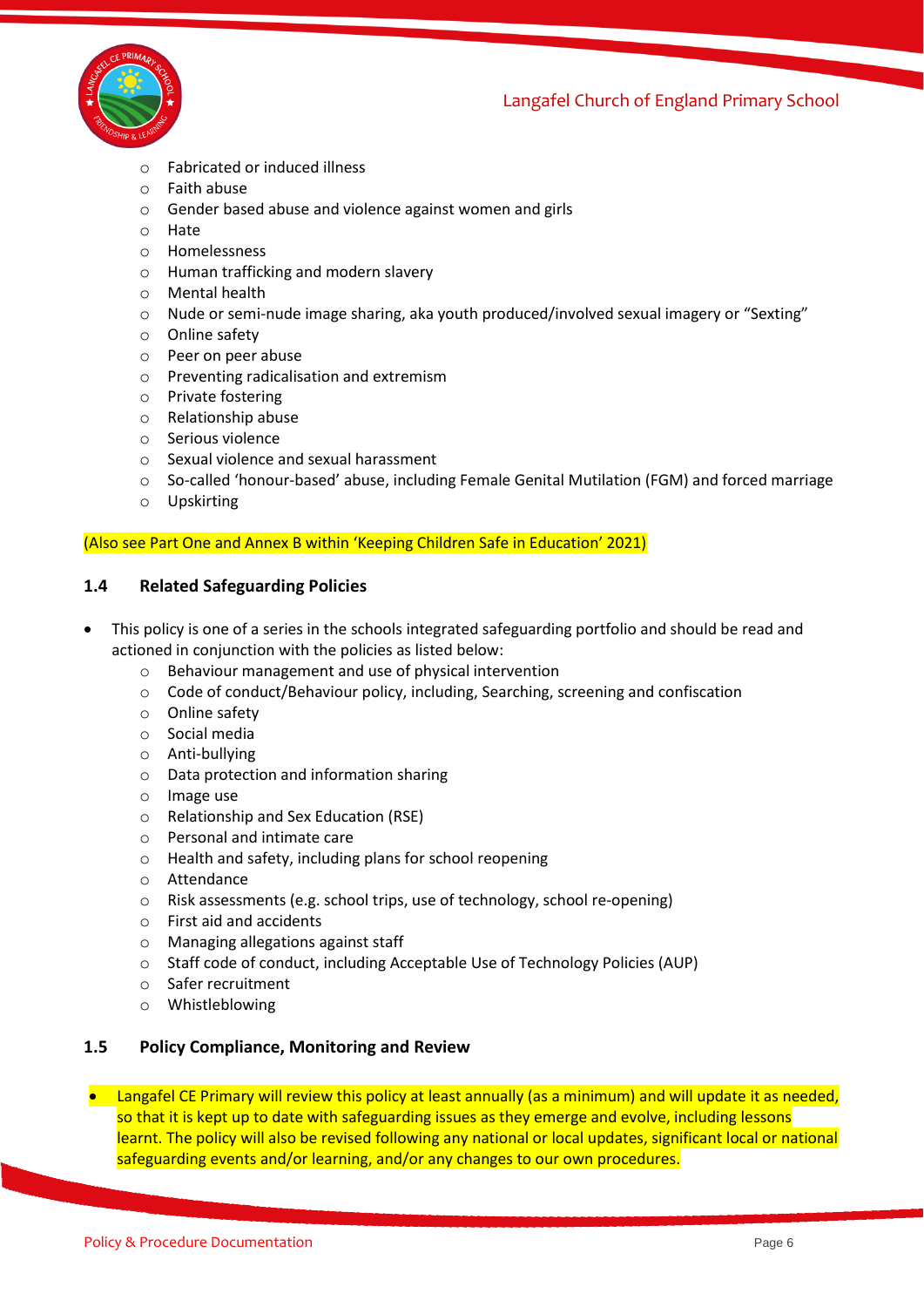

- All staff (including temporary staff and volunteers) will be provided with a copy of this policy and Part One and/or Annex A of KCSIE 2021 as appropriate. This and the full document can be found at the back of the staffroom and in the shared folder on the server.
- Parents/carers can obtain a copy of the schools Child Protection Policy and other related policies on request. Additionally, our policies can be viewed via the school website: Policies & Procedures | Langafel [CofE Primary School](https://www.langafel.kent.sch.uk/policies-procedures)
- The policy forms part of our school development plan and will be reviewed annually by the governing body who has responsibility for oversight of safeguarding and child protection systems.
- The Designated Safeguarding Lead and headteacher will ensure regular reporting on safeguarding activity and systems to the governing body. The governing body will not receive details of individual learner situations or identifying features of families as part of their oversight responsibility.

# **2. Key Responsibilities**

## **2.1 Governance and Leadership**

- The governing body and leadership team have a strategic responsibility for our safeguarding arrangements and will comply with their duties under legislation.
- The governing body have regard to the KCSIE 2021 guidance and will ensure our policies, procedures and training is effective and complies with the law at all times.
- The school has a nominated governor for safeguarding. The nominated governor will support the DSL and have oversight in ensuring that the school has an effective policy which interlinks with other related policies, that locally agreed procedures are in place and being followed, and that the policies are reviewed at least annually and when required.
- The governing body and leadership team will ensure that the DSL is supported in their role and is provided with sufficient time so they can provide appropriate support to staff and children regarding any safeguarding and welfare concerns.
- The headteacher will ensure that our child protection and safeguarding policies and procedures adopted by the governing body, are understood, and followed by all staff.

#### **2.2 Designated Safeguarding Lead (DSL)**

- The school has appointed Catherine Maynard, headteacher, a member of the senior leadership team as the Designated Safeguarding Lead (DSL).
- The DSL has overall responsibility for the day-to-day oversight of safeguarding and child protection systems (including online safety) in school. Whilst the activities of the DSL may be delegated to the deputies, the ultimate lead responsibility for safeguarding and child protection remains with the DSL and this responsibility will not be delegated.
- The school has also appointed Deputy DSLs who will have delegated responsibilities and act in the DSLs absence.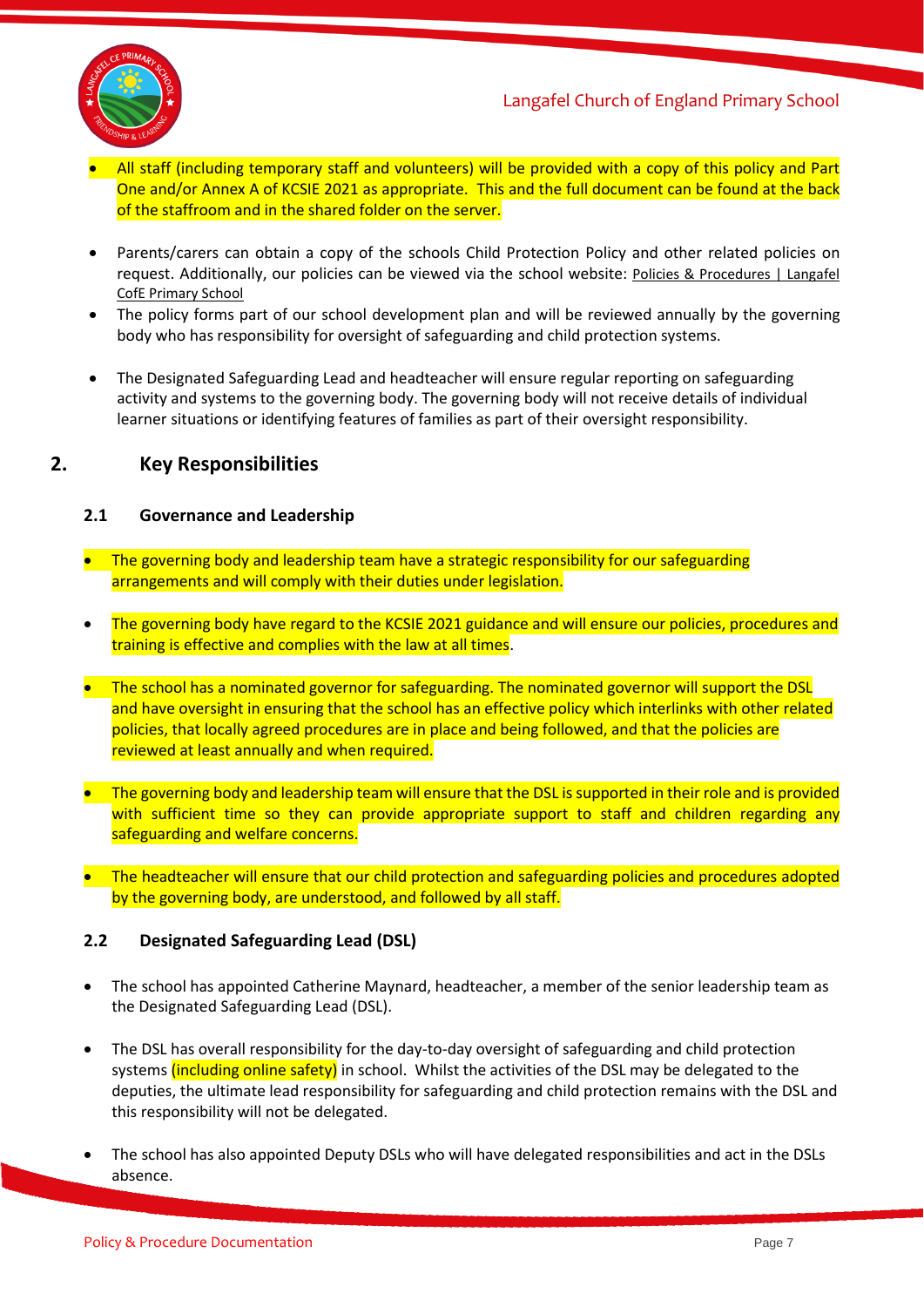

- o Vicky Baldwin Designated teacher for CiC
- o Sue Carter Online safety and protected charateristics, anti-bullying
- o Andy Hopkins
- It is the role of the DSL to carry out their functions as identified in Annex C of KCISE 2021. This includes but is not limited to:
	- o Acting as the central contact point for all staff to discuss any safeguarding concerns
	- o Maintaining a confidential recording system for safeguarding and child protection concerns
	- o Coordinating safeguarding action for individual children
		- When supporting children with a social worker or looked after children the DSL should have the details of the child's social worker and the name of the virtual school head in the authority that looks after the child (with the DSL liaising closely with the designated teacher)
	- $\circ$  Liaising with other agencies and professionals in line with KCSIE 2021 and WTSC 2018
	- $\circ$  Ensuring that locally established procedures as put in place by the three safeguarding partners as part of the Kent Safeguarding Children Multi-Agency Partnership procedures (KSCMP), including referrals, are followed, as necessary.
	- $\circ$  Representing, or ensure the school is appropriately represented at multi-agency safeguarding meetings (including child protection conferences)
	- o Managing and monitoring the school role in any multi-agency plan for a child.
	- o Being available during term time (during school hours) for staff in the school to discuss any safeguarding concerns.
	- $\circ$  Helping promote educational outcomes by sharing the information about the welfare, safeguarding and child protection issues that children, including children with a social worker, are experiencing, or have experienced, with teachers and school leadership staff.
	- o Ensuring adequate and appropriate DSL cover arrangements in response to any closures and out of hours and/or out of term activities.
	- o Ensuring all staff access appropriate safeguarding training and relevant updates in line with the recommendations within KCSIE.
	- o Informing the headteacher of any significant safeguarding issues.
- The DSL will undergo appropriate and specific training to provide them with the knowledge and skills required to carry out their role. Deputy DSLs will be trained to the same standard as the DSL. The DSLs training will be updated formally at least every two years, but their knowledge and skills will be updated through a variety of methods at regular intervals and at least annually.

# **2.3 Members of Staff**

- All members of staff have a responsibility to:
	- o Provide a safe environment in which children can learn.
	- $\circ$  Be aware of the indicators of abuse and neglect so that they can identify cases of children who may need help or protection.
	- $\circ$  Know what to do if a child tells them that he or she is being abused or neglected and understand the impact abuse and neglect can have upon a child.
	- o Be able to identify and act upon indicators that children are, or at risk of developing mental health issues.
	- o Be prepared to identify children who may benefit from early help.
	- o Understand the early help process and their role in it.
	- o Understand the school safeguarding policies and systems.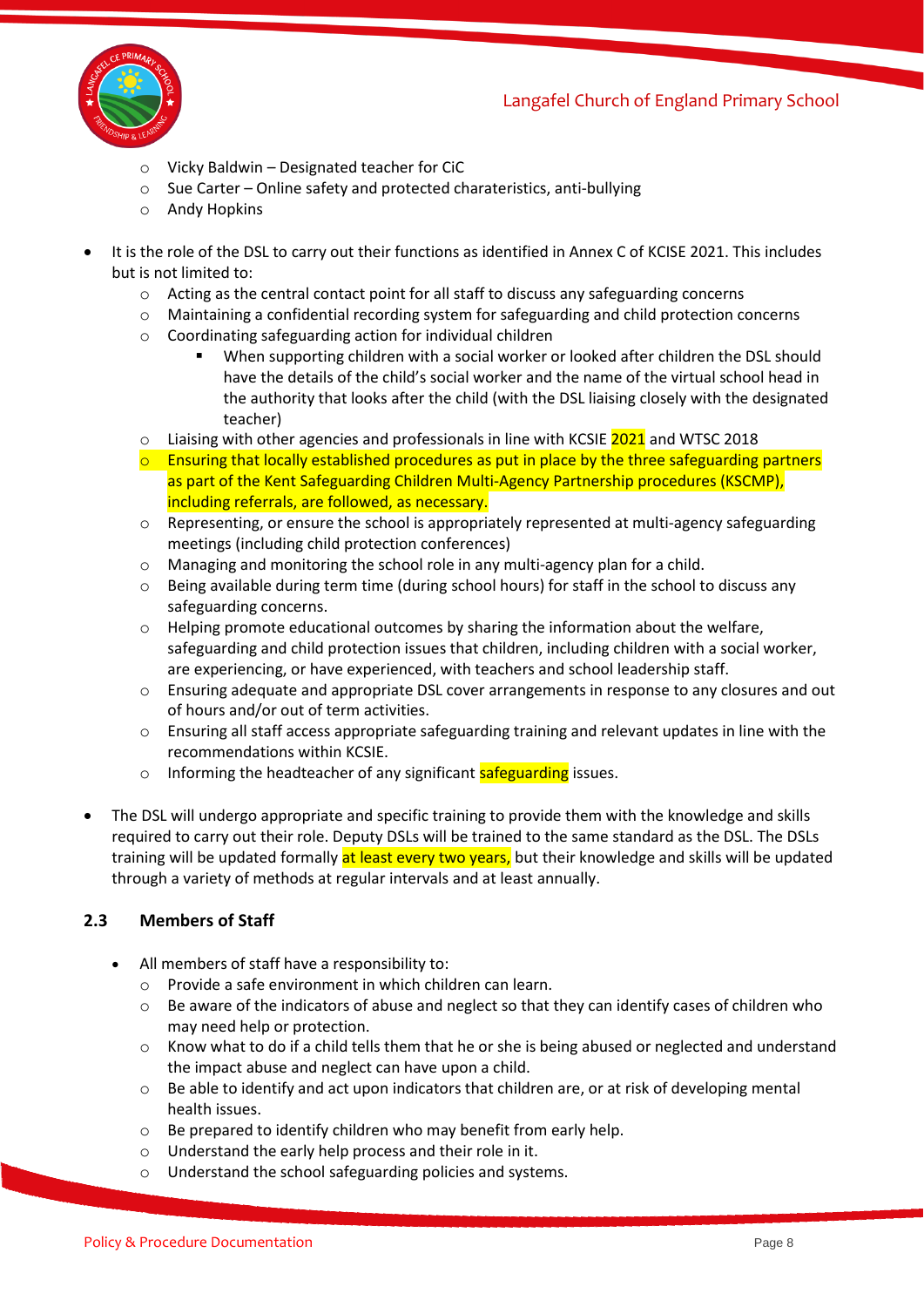

- o Undertake regular and appropriate training which is regularly updated.
- o Be aware of the local process of making referrals to children's social care and statutory assessment under the Children Act 1989.
- o Know how to maintain an appropriate level of confidentiality.
- $\circ$  Reassure children who report concerns that they are being taken seriously and that they will be supported and kept safe.

#### **2.4 Children and Young People**

- Children and young people (learners) have a right to:
	- o Feel safe, be listened to, and have their wishes and feelings taken into account.
	- $\circ$  Confidently report abuse, knowing their concerns will be treated seriously, and knowing they can safely express their views and give feedback.
	- o Contribute to the development of school safeguarding policies.
	- o Receive help from a trusted adult.
	- o Learn how to keep themselves safe, including online.

#### **2.5 Parents and Carers**

- Parents/carers have a responsibility to:
	- o Understand and adhere the relevant school policies and procedures.
	- o Talk to their children about safeguarding issues with their children and support the school in their safeguarding approaches.
	- $\circ$  Identify behaviours which could indicate that their child is at risk of harm including online.
	- o Seek help and support from the school or other agencies.

# **3. Child Protection Procedures**

#### **3.1 Recognising Indicators of Abuse and Neglect**

- All staff are made aware of the definitions and indicators of abuse and neglect as identified by Working Together to Safeguard Children (2018) and Keeping Children Safe in Education 2021. This is outlined locally within the [Kent Support Levels Guidance.](https://www.kscmp.org.uk/guidance/kent-support-levels-guidance)
- Langafel CE Primary recognise that when assessing whether a child may be suffering actual or potential harm there are four categories of abuse:
	- Physical abuse
	- Sexual abuse
	- Emotional abuse
	- Neglect
		- For further information see Appendix 1.
- Langafel CE Primary recognises that concerns may arise in many different contexts and can vary greatly in terms of their nature and seriousness. The indicators of child abuse and neglect can vary from child to child. Children develop and mature at different rates, so what appears to be worrying behaviour for a younger child might be normal for an older child. It is important to recognise that indicators of abuse and neglect do not automatically mean a child is being abused however all concerns should be taken seriously and will be explored by the DSL on a case-by-case basis.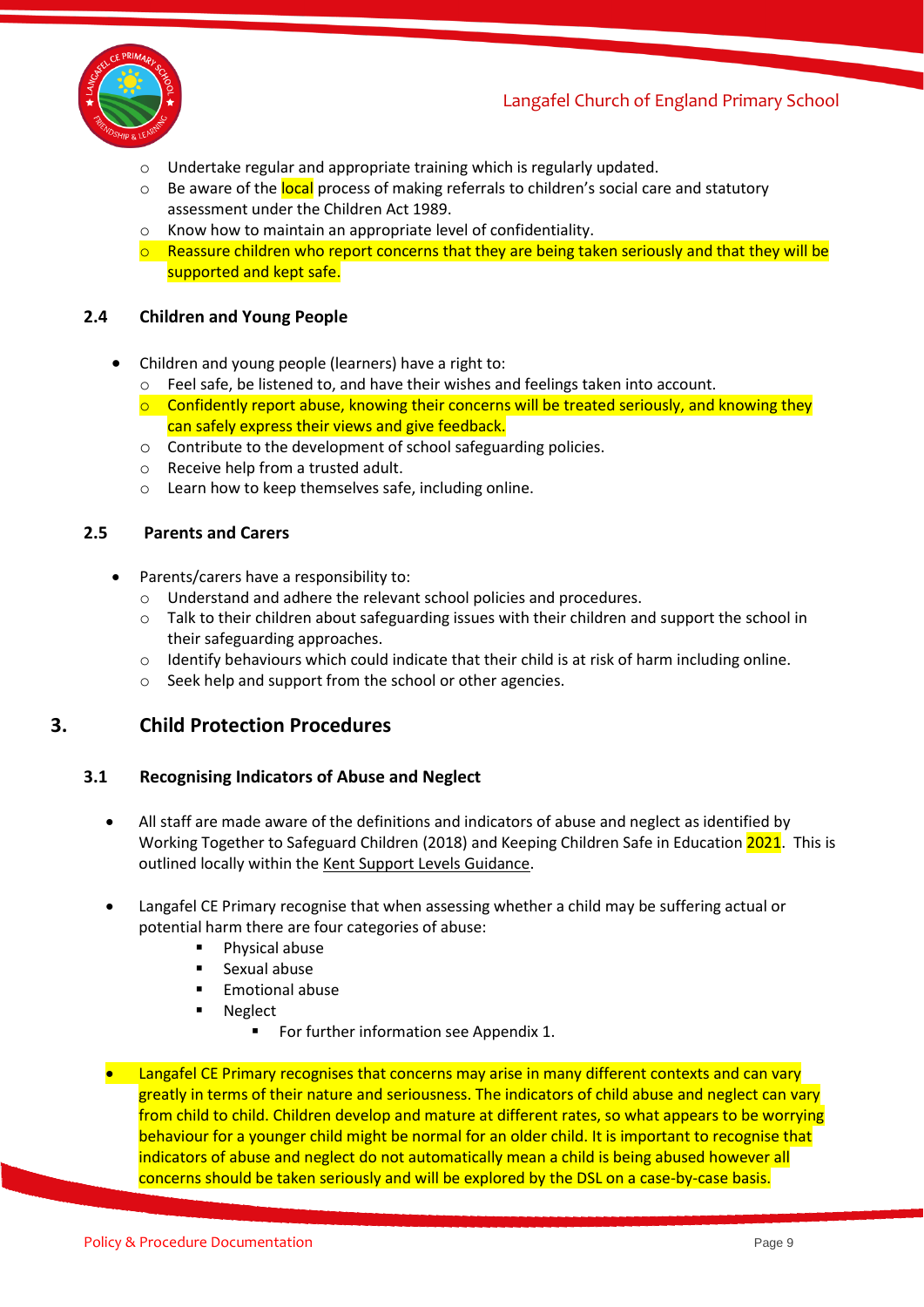

- Langafel CE Primary recognises abuse, neglect, and safeguarding issues are rarely standalone events and cannot always be covered by one definition or one label alone. In many cases, multiple issues will overlap with one another, therefore staff will always be vigilant and always raise concerns with a DSL.
- Parental behaviors can indicate child abuse or neglect, so staff will be alert to parent-child interactions or concerning parental behaviours; this could include parents who are under the influence of drugs or alcohol or if there is a sudden change in their mental health.
- Children may report abuse happening to themselves, their peers or their family members. All reports made by children to staff will be taken seriously and will be responded to in line with this policy.
- Safeguarding incidents and/or behaviours can be associated with factors and risks outside the School. Children can be at risk of abuse or exploitation in situations outside their families; extrafamilial harms take a variety of different forms and children can be vulnerable to multiple harms including (but not limited to) sexual exploitation, criminal exploitation, sexual abuse, serious youth violence and county lines.
- Technology can be a significant component in many safeguarding and wellbeing issues. Children are at risk of abuse online as well as face to face and in many cases, abuse will take place concurrently via online channels and in daily life. Children can also abuse their peers online.
- By understanding the indicators or abuse and neglect, we can respond to problems as early as possible and provide the right support and services for the child and their family.
- All members of staff are expected to be aware of and follow this approach if they are concerned about a child:



#### 'What [to do if you are worried a child is being abused'](https://www.gov.uk/government/publications/what-to-do-if-youre-worried-a-child-is-being-abused--2) 2015

• In all cases, if staff are unsure, they will always speak to the DSL (or deputy).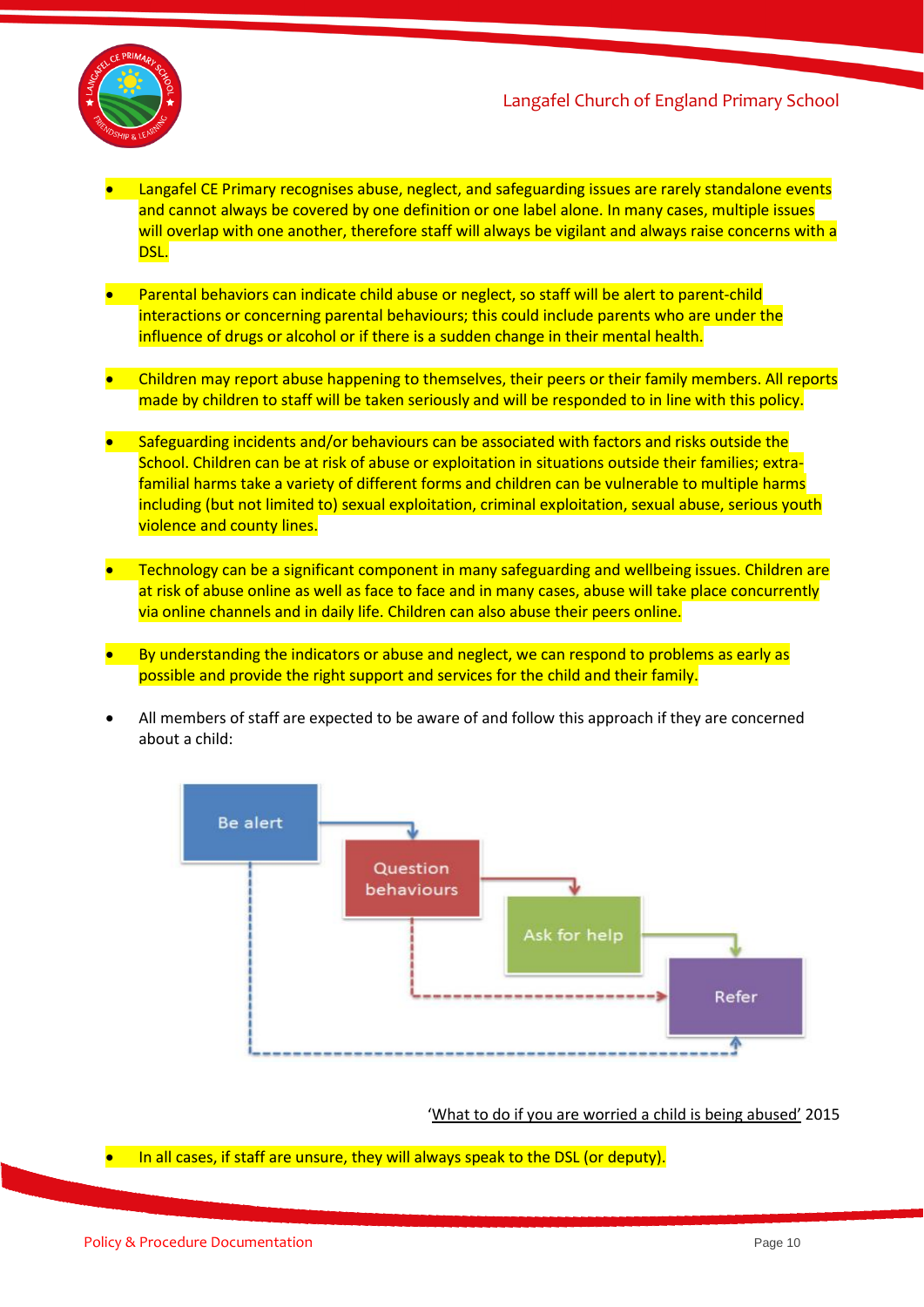

- Langafel CE Primary recognises that some children have additional or complex needs and may require access to intensive or specialist services to support them.
- If deemed necessary by the headteacher or by staff authorised by the headteacher following a concern about a child's safety or welfare, the searching and screening of children and confiscation of any items, including electronic devices, will be managed in line with the school 'Searching, Screening and Confiscation' policy found within the behaviour policy, which is informed by the DfE 'Searching, [screening and confiscation at school](https://www.gov.uk/government/publications/searching-screening-and-confiscation)' guidance. **.**

## **3.2 Responding to Child Protection Concerns**

- If staff are made aware of a child protection concern, they are expected to:
	- o listen carefully to the concern and be non-judgmental.
	- $\circ$  only use open questions to clarify information where necessary, e.g. who, what, where, when or Tell, Explain, Describe (TED).
	- $\circ$  not promise confidentiality as concerns will have to be shared further, for example, with the DSL and potentially Integrated Children's Services.
	- o be clear about boundaries and how the report will be progressed.
	- o record the concern in line with school record keeping requirements.
	- o inform the DSL (or deputy), as soon as practically possible.
- The DSL or a deputy should always be available to discuss safeguarding concerns. If in exceptional circumstances, a DSL is not available, this should not delay appropriate action being taken. Staff should speak to a member of the senior leadership team and/or take advice from Education Safeguarding Service or via consultation with a social worker from the Front Door. In these circumstances, any action taken will be shared with a DSL as soon as is practically possible.
- Langafel CE Primary will respond to concerns in line with the Kent Safeguarding Children Multi-Agency Partnership procedures (KSCMP).
	- $\circ$  The full KSCMP procedures and additional guidance relating to reporting concerns and specific safeguarding issues can be found on their website[: www.kscmp.org.uk](http://www.kscmp.org.uk/)
	- $\circ$  Specific information and guidance to follow with regards to accessing Early Help and Preventative Services and/or Children's Social Work Services as part of Integrated Children's Services (ICS) in Kent can be found here[: www.kelsi.org.uk/support-for-children-and-young](http://www.kelsi.org.uk/support-for-children-and-young-people/integrated-childrens-services)[people/integrated-childrens-services](http://www.kelsi.org.uk/support-for-children-and-young-people/integrated-childrens-services)
- Where a child is suffering, or is likely to suffer from harm, or is in immediate danger, a 'request for support' will be made immediately to Integrated Children's Services (via the 'Front Door') and/or the police, in line with KSCMP procedures.
	- $\circ$  Langafel CE Primary recognise that in situations where there are immediate child protection concerns for a child as identified in line with Support Level Guidance, it is NOT to investigate as a single agency, but to act in line with KSCMP guidance which may involve multi-agency decision making**.**
	- $\circ$  The DSL may seek advice or guidance from their Area Education Safeguarding Advisor from the Education Safeguarding Service before deciding next steps.
	- $\circ$  They may also seek advice or guidance from a social worker at the Front Door service who are the first point of contact for Integrated Children's Services (ICS).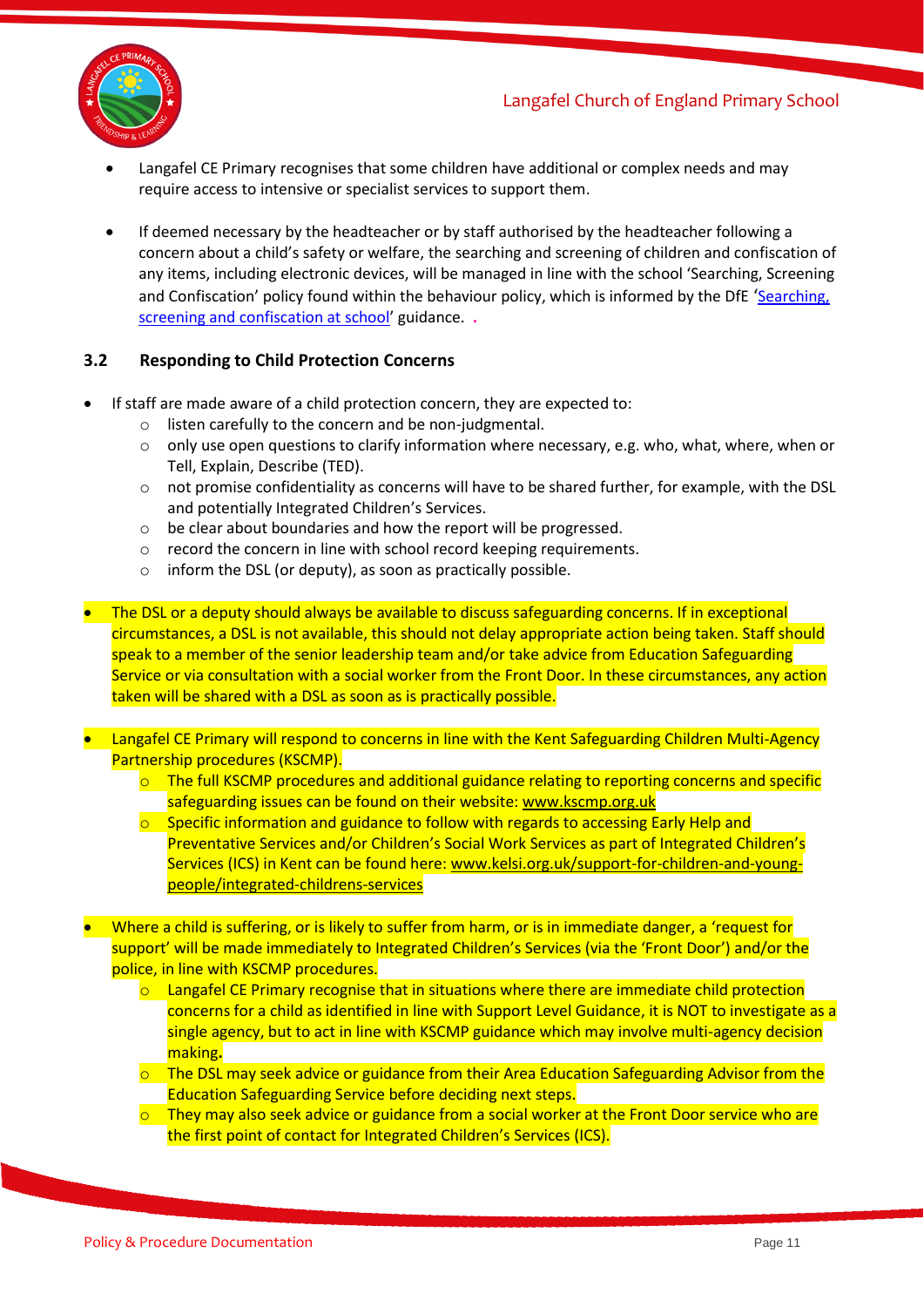

- In the event of a request for support to the Front Door being necessary, parents/carers will be informed and consent to this will be sought by the DSL in line with guidance provided by KSCMP and ICS. Parents/carers will be informed of this, unless there is a valid reason not to do so, for example, if to do so would put a child at risk of harm or would undermine a criminal investigation.
- All staff are aware of the process for making request for support referrals for statutory assessments under the Children Act 1989, along with the role they might be expected to play in such assessments.
- Where is it is identified a child may benefit from Early Help support (as provided by ICS) , the DSL (or deputy) will generally lead as appropriate and make a request for support via the Front Door.
	- $\circ$  The DSL will keep all early help cases under constant review and consideration will be given to escalating concerns to the Front Door or seeking advice via the Education Safeguarding Service if the situation does not appear to be improving or is getting worse.
- If, after a request for support or any other planned external intervention, a child's situation does not appear to be improving or there is a concern regarding decisions made, the DSL will consider following [KSCMP escalation procedures](https://www.proceduresonline.com/kentandmedway/chapters/p_resolution.html) to ensure their concerns have been addressed and, most importantly, that the child's situation improves. DSLs may request support with this via the Education Safeguarding Service.
- Langafel CE Primary is an [Operation Encompass School.](https://www.operationencompass.org/) This means we work in partnership with Kent Police to provide support to children experiencing domestic abuse.

#### **3.3 Recording Concerns**

- All safeguarding concerns, discussions and decisions, and reasons for those decisions, will be recorded in writing on the school safeguarding concern forms (green) and passed without delay to the DSL.
- Welfare concern (green) forms are kept in the heads dn deputies offices, at the back of the staffroom and in the shared area of the server.
- Records will be completed as soon as possible after the incident/event, using the child's words and will be signed and dated by the member of staff. Child protection records will record facts and not personal opinions. A body map will be completed if injuries have been observed.
- If there is an immediate safeguarding concern the member of staff will consult with a DSL before completing the form as reporting urgent concerns takes priority.
- If members of staff are in any doubt about recording requirements, they will discuss their concerns with the DSL.
- Child protection records will include a clear and comprehensive summary of the concern, details of how the concern was followed up and resolved and details regarding any action taken, decisions reached and the outcome.
- Child protection records will be kept confidential and stored securely. Child protection records will be kept for individual children and will be maintained separately from all other records relating to the child in the school. Child protection records are kept in accordance with data protection legislation and are retained centrally and securely by the DSL.
- All child protection records will be transferred in accordance with data protection legislation to the child's subsequent school, under confidential and separate cover as soon as possible. Child Protection files will be transferred securely to the new DSL, separately to the child's main file, and a confirmation of receipt will be obtained.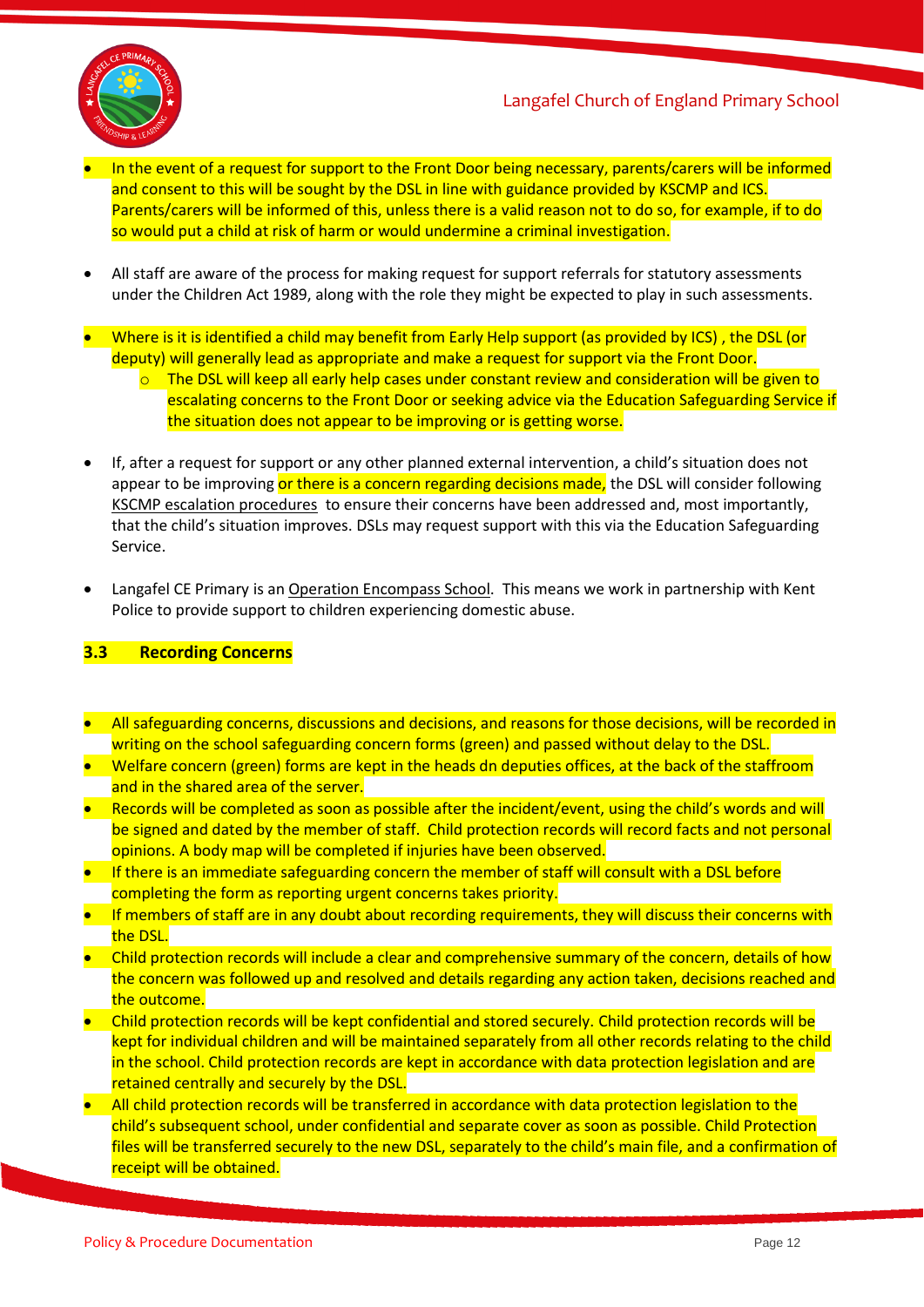

- In addition to the child protection file, the DSL will also consider if it would be appropriate to share any information with the DSL at the new school or college in advance of a child leaving, for example, information that would allow the new school or college to continue to provide support.
- Where the school receives child protection files, the DSL will ensure key staff such as the deputy for Inclusion, will be made aware of relevant information as required.

## **3.4 Multi-Agency Working**

- Langafel CE Primary recognises and is committed to its responsibility to work within the KSCMP multiagency safeguarding arrangements. The leadership team and DSL will work to establish strong and cooperative local relationships with professionals in other agencies in line with statutory guidance.
- Langafel CE Primary recognises the importance of multi-agency working and is committed to working alongside partner agencies to provide a coordinated response to promote children's welfare and protect them from harm. This includes contributing to KSCMP processes as required, such as, participation in relevant safeguarding multi-agency plans and meetings, including Child Protection Conferences, Core Groups, Strategy Meetings, Child in Need meetings or other early help multi-agency meetings.

#### **3.5 Confidentiality and Information Sharing**

- Langafel CE Primary recognises our duty and powers to hold, use and share relevant information with appropriate agencies in matters relating to child protection at the earliest opportunity as per statutory guidance outlined within KCSIE 2021.
- Langafel CE Primary has an appropriately trained Data Protection Officer (DPO) as required by the General Data Protection Regulations (GDPR) to ensure that our school is complaint with all matters relating to confidentiality and information sharing requirements.Accordio is our DPO
- The Data Protection Act 2018 and GDPR do not prevent the sharing of information for the purposes of keeping children safe. Fears about sharing information must not be allowed to stand in the way of the need to safeguard and promote the welfare and protect the safety of children (KCSIE 2021). DfE '['Information sharing advice for safeguarding practitioners'](https://www.gov.uk/government/publications/safeguarding-practitioners-information-sharing-advice)' (2018) provides further detail. This is kept in the staff room and shared area on staff network.
- The headteacher and DSL will disclose relevant safeguarding information about a learner with staff on a 'need to know' basis.
- All members of staff must be aware that whilst they have duties to keep information confidential, in line with our confidentiality policy (link), they also have a professional responsibility to be proactive in sharing information as early as possible to help identify, assess, and respond to risks or concerns about the safety and welfare of children; this may include sharing information with the DSL and with other agencies as appropriate. All staff are aware they cannot promise confidentiality in situations which might compromise a child's safety or wellbeing.

#### **3.6 Complaints**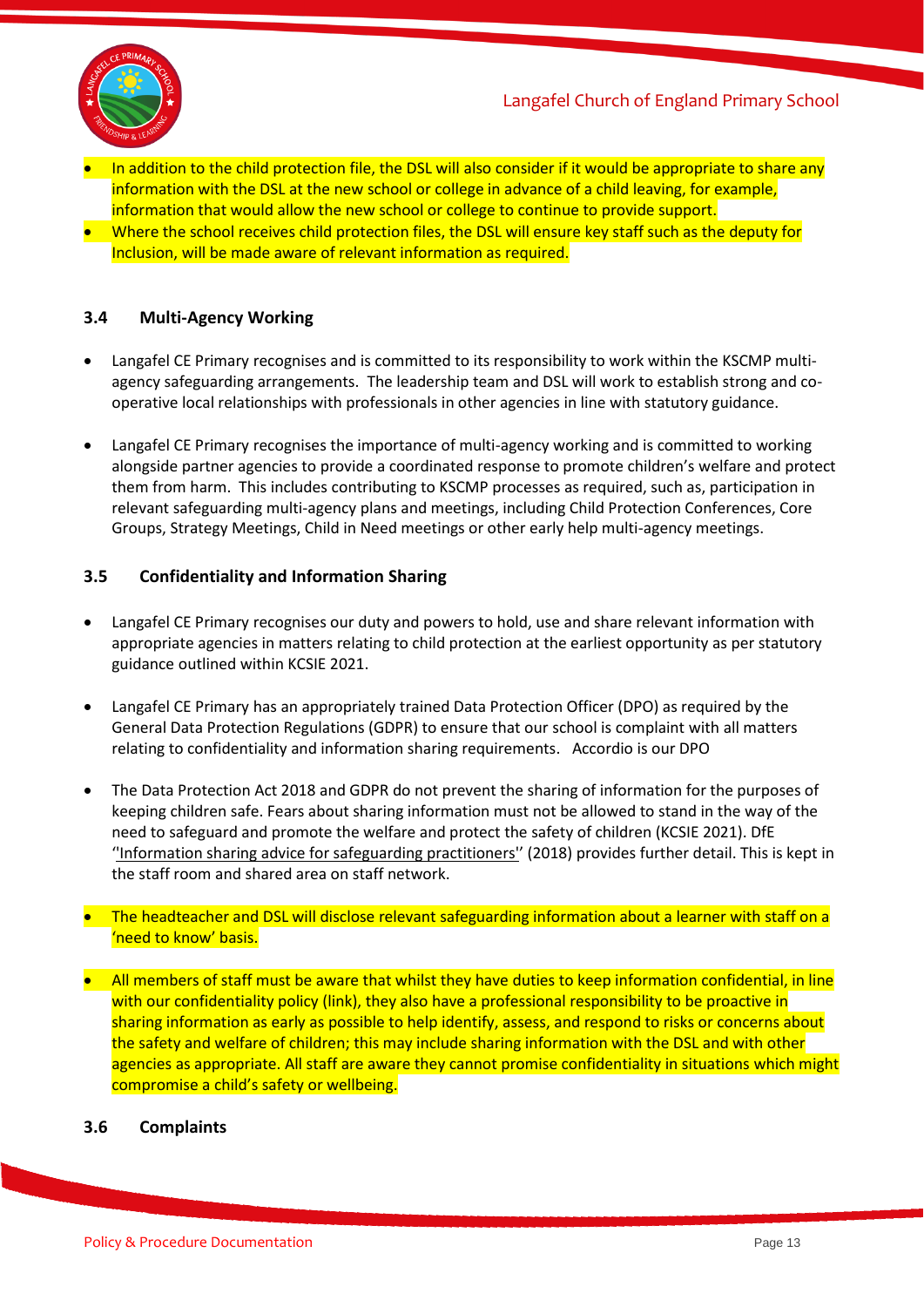



- All members of the school community should feel able to raise or report any concerns about children's safety or potential failures in the school safeguarding regime. The school has a complaints procedure available to parents, learners and members of staff and visitors who wish to report concerns or complaints. This can be found in the staff room, website and shared area.
- Whilst we encourage members of our community to report concerns and complaints directly to us, we recognise this may not always be possible. Children, young people, and adults who have experienced abuse at school can contact the NSPCC 'Report Abuse in Education' helpline on [0800 136 663](tel:0800%20136%20663) or via email: [help@nspcc.org.uk](mailto:help@nspcc.org.uk)
- Staff can also access the NSPCC whistleblowing helpline if they do not feel able to raise concerns regarding child protection failures internally.
	- $\circ$  Staff can call 0800 028 0285 (8:00 AM to 8:00 PM Monday to Friday) or email [help@nspcc.org.uk.](mailto:help@nspcc.org.uk)
- The leadership team at Langafel CE Primary will take all concerns reported to the school seriously and all complaints will be considered and responded to in line with the relevant and appropriate process.
	- $\circ$  Anything that constitutes an allegation against a member of staff or volunteer will be dealt with in line with section 8 of this policy.

# **4. Specific Safeguarding Issues**

- Langafel CE Primary is aware of a range of specific safeguarding issues and situations that can put children at greater risk of harm. In addition to Part One, DSLs, school leaders and staff who work directly with children will read annex B of KCSIE 2021 which contains important additional information about specific forms of abuse and safeguarding issues.
- Where staff are unsure how to respond to specific safeguarding issues, they should follow the processes as identified in part 3 of this policy and speak with the DSL or a deputy.

#### **4.1 Peer on Peer Abuse**

- All members of staff at Langafel CE Primary recognise that children are capable of abusing their peers, and that it can happen both inside and outside of school and online.
- Langafel CE Primary recognises that peer on peer abuse can take many forms, including but not limited to:
	- o Bullying, including cyberbullying, prejudice-based and discriminatory bullying
	- o abuse in intimate personal relationships between peers
	- $\circ$  physical abuse which can include hitting, kicking, shaking, biting, hair pulling, or otherwise causing physical harm
	- o sexual violence and sexual harassment
	- $\circ$  consensual and non-consensual sharing of nudes and semi-nude images and/or videos (also known as sexting or youth produced sexual imagery)
	- $\circ$  causing someone to engage in sexual activity without consent, such as forcing someone to strip, touch themselves sexually, or to engage in sexual activity with a third party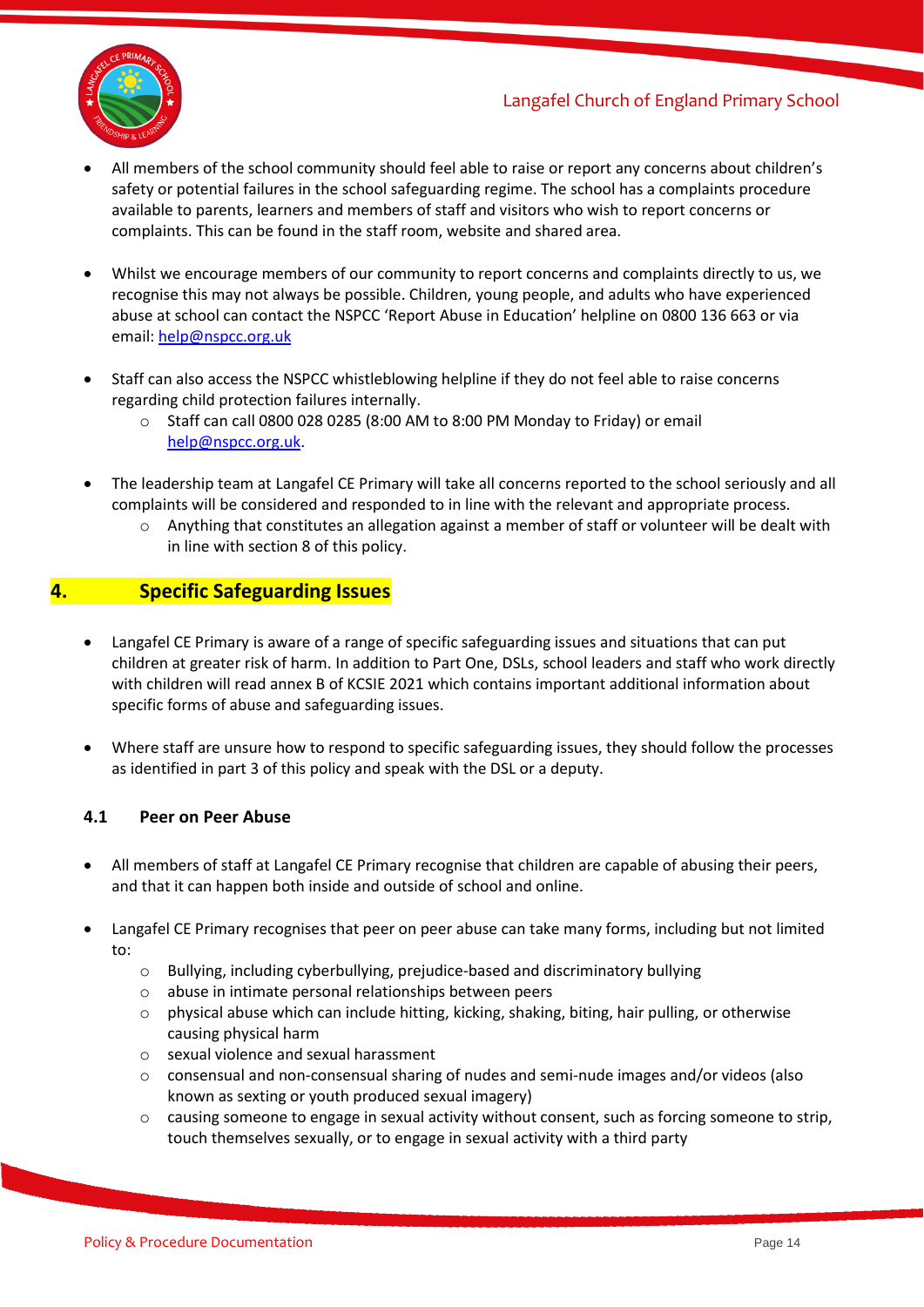

- upskirting (which is a criminal offence), which typically involves taking a picture under a person's clothing without their permission, with the intention of viewing their genitals or buttocks to obtain sexual gratification, or cause the victim humiliation, distress or alarm
- o initiation/hazing type violence and rituals
- Langafel CE Primary believes that abuse is abuse and it will never be tolerated or dismissed as "banter", "just having a laugh", "part of growing up" or "boys being boys" as this can lead to a culture of unacceptable behaviours and an unsafe environment for children.
- Langafel CE Primary recognises that even if there are no reported cases of peer on peer abuse, such abuse is still likely to be taking place.
- All staff have a role to play in challenging inappropriate behaviours between peers. Staff recognise that that some peer on peer abuse issues may be affected by gender, age, ability and culture of those involved, i.e. for gender based abuse, girls are more likely to be victims and boys more likely to be perpetrators.
- Concerns about learner's behaviour, including peer on peer abuse taking place offsite will be responded to as part of a partnership approach with learners and parents/carers. Offsite behaviour concerns will be recorded and responded to in line with existing appropriate policies, for example anti-bullying, acceptable use, behaviour and child protection policies.
- In order to minimise the risk of peer-on-peer abuse, Langafel CE Primary will:
	- o implementing a robust anti-bullying policy,
	- o providing an age/ability appropriate PSHE and RSE curriculum,
	- o *specific training for staff and pupils by outside agencies including NSPCC*
	- $\circ$  providing a range of reporting mechanisms e.g. worry boxes, online report forms.
- Langafel CE Primary want children to feel able to confidently report abuse and know their concerns will be treated seriously. All allegations of peer on peer abuse will be reported to the DSL and will be recorded, investigated, and dealt with in line with associated school policies, including child protection, anti-bullying and behaviour. Learners who experience abuse will be offered appropriate support, regardless of where the abuse takes place.
- Alleged victims, perpetrators and any other child affected by peer on peer abuse will be supported by:
	- o taking reports seriously,
	- o listening carefully,
	- o avoiding victim blaming,
	- o providing appropriate pastoral support,
	- o working with parents/carers,
	- o reviewing educational approaches,
	- $\circ$  following procedures as identified in other policies e.g. the school anti-bullying, behaviour and child protection policy,
	- o where necessary and appropriate, informing the police and/or ICS*.*
- **4.2 Child on Child Sexual Violence or Harassment**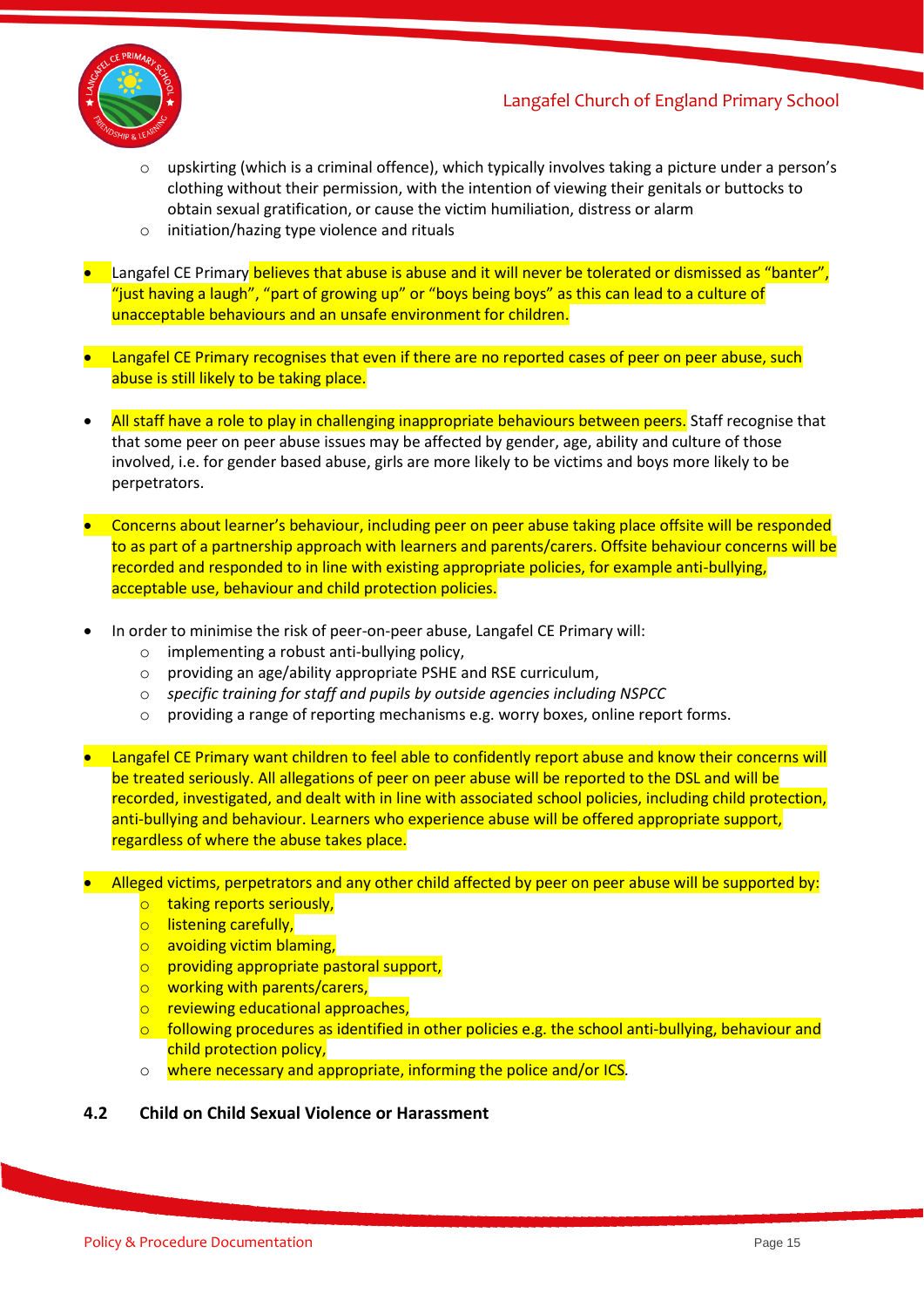

- When responding to concerns relating to child on child sexual violence or harassment, Langafel CE Primary will follow the guidance outlined in Part Five of KCSIE 2021 and the DfE 'Sexual Violence and [Sexual Harassment Between Children in Schools and Colleges'](https://www.gov.uk/government/publications/sexual-violence-and-sexual-harassment-between-children-in-schools-and-colleges) guidance.
- Langafel CE primary school recognises sexual violence and sexual harassment can occur between two children of any age and sex. It can occur through a group of children sexually assaulting or sexually harassing a single child or group of children and can occur online and face to face (both physically and verbally). Sexual violence and sexual harassment is never acceptable.
- All victims of sexual violence or sexual harassment will be reassured that they are being taken seriously and that they will be supported and kept safe. A victim will never be given the impression that they are creating a problem by reporting sexual violence or sexual harassment or be made to feel ashamed for making a report.
- When there has been a report of sexual violence or harassment, the DSL will make an immediate risk and needs assessment which will be considered on a case-by-case basis which explores how best to support and protect the victim and the alleged perpetrator (and any other children involved/impacted).
	- o The risk and needs assessment will be recorded and kept under review and will consider the victim (especially their protection and support), the alleged perpetrator, and all other children, and staff and any actions that are required to protect them.
- Reports will initially be managed internally by the school and where necessary will be referred to Integrated Children's Services and/or the Police.
	- $\circ$  The decision making and required action taken will vary on a case by case basis, but will be informed by the wishes of the victim, the nature of the alleged incident (including whether a crime may have been committed), the ages and developmental stages of the children involved, any power imbalance, if the alleged incident is a one-off or a sustained pattern of abuse, if there are any ongoing risks to the victim, other children, adult students or school staff, and, any other related issues or wider context.
- If at any stage the DSL is unsure how to proceed, advice will be sought from the Education Safeguarding Service.

# **4.3 Nude and/or Semi-Nude Image Sharing by Children**

The term 'sharing nudes and semi-nudes' is used to mean the sending or posting of nude or semi-nude images, videos or live streams of/by young people under the age of 18. Creating and sharing nudes and seminudes of under-18s (including those created and shared with consent) is illegal which makes responding to incidents complex.

The UKCIS [Sharing nudes and semi-nudes: advice for education settings working with children and young](https://www.gov.uk/government/publications/sharing-nudes-and-semi-nudes-advice-for-education-settings-working-with-children-and-young-people)  [people](https://www.gov.uk/government/publications/sharing-nudes-and-semi-nudes-advice-for-education-settings-working-with-children-and-young-people)'guidance outlines how schools and colleges should respond to all incidents of consensual and nonconsensual image sharing, and should be read and understood by DSLs working will all age groups, not just older learners.

Langafel CE Primary recognises that **consensual and non-consensual** sharing of nudes and semi-nude images and/or videos (also known as youth produced/involved sexual imagery or "sexting") can be a safeguarding issue; all concerns will be reported to and dealt with by the DSL (or deputy).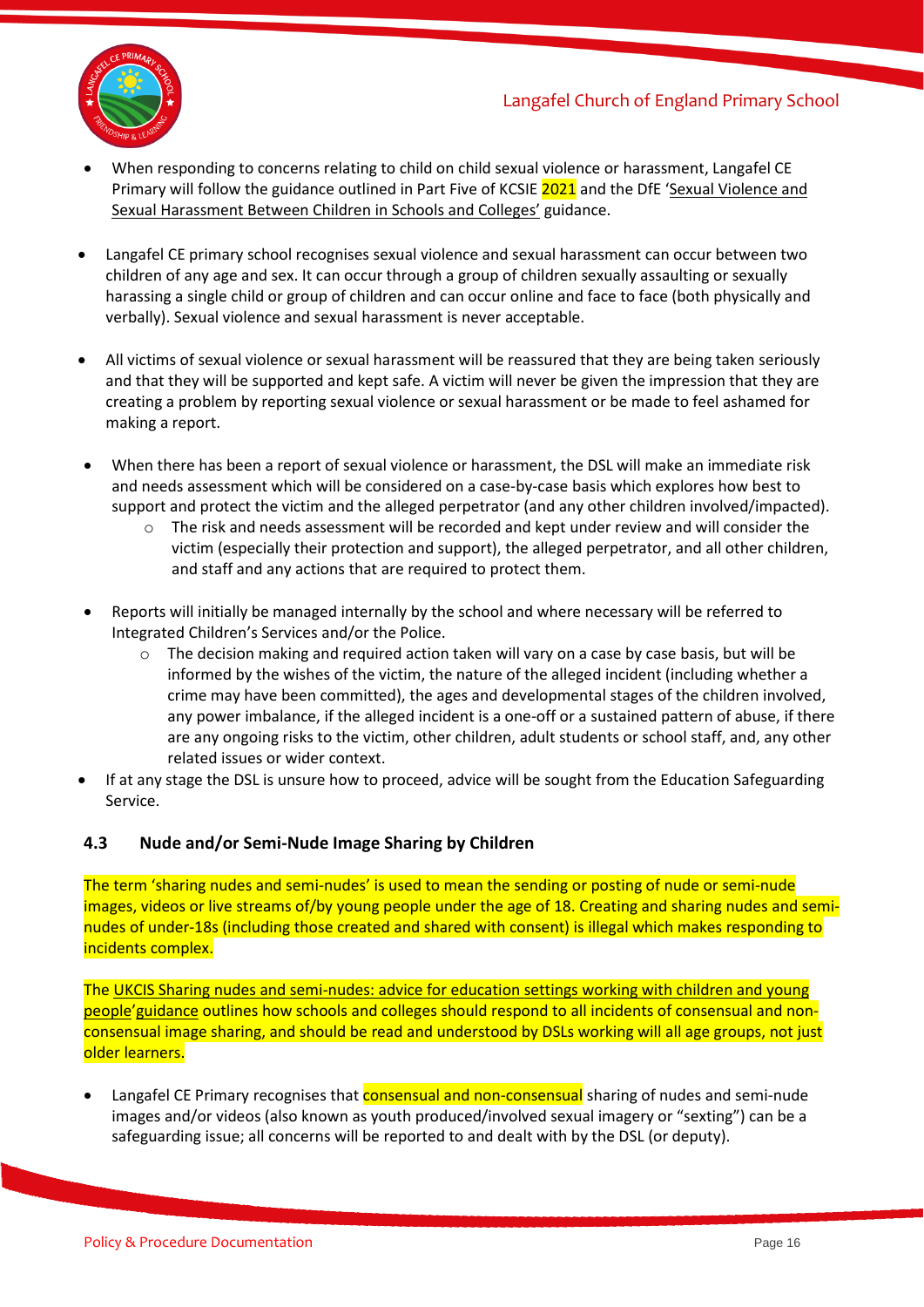

- When made aware of concerns involving consensual and non-consensual sharing of nudes and seminude images and/or videos by children, staff are advised to:
	- o Report any concerns to the DSL immediately.
	- o Never view, copy, print, share, store or save the imagery, or ask a child to share or download it – this may be illegal. If staff have already viewed the imagery by accident, this will be immediately reported to the DSL.
	- o Not delete the imagery or ask the child to delete it.
	- o Not say or do anything to blame or shame any children involved.
	- o Explain to child(ren) involved that they will report the issue to the DSL and reassure them that they will receive appropriate support and help.
	- $\circ$  Not ask the child or children involved in the incident to disclose information regarding the imagery and not share information about the incident with other members of staff, the child(ren) involved or their, or other, parents and/or carers. This is the responsibility of the DSL.
- DSLs will respond to concerns as set out in the non-statutory UKCIS guidance: [Sharing nudes and semi](https://www.gov.uk/government/publications/sharing-nudes-and-semi-nudes-advice-for-education-settings-working-with-children-and-young-people)[nudes: advice for education settings working with children and young](https://www.gov.uk/government/publications/sharing-nudes-and-semi-nudes-advice-for-education-settings-working-with-children-and-young-people) people' and the local [KSCMP](http://www.kscb.org.uk/guidance/online-safety) guidance. When made aware of a concern involving consensual and non-consensual sharing of nudes and semi-nude images and/or videos:
	- $\circ$  the DSL will hold an initial review meeting to explore the context and ensure appropriate and proportionate safeguarding action is taken in the best interests of any child involved. This may mean speaking with relevant staff and the children involved as appropriate.
	- $\circ$  parents and carers will be informed at an early stage and be involved in the process to best support children, unless there is good reason to believe that involving them would put a child at risk of harm.
	- o All decisions and action taken will be recorded in line with our child protection procedures.
	- o a referral will be made to ICS and/or the police immediately if:
		- the incident involves an adult (over 18).
		- there is reason to believe that a child has been coerced, blackmailed, or groomed, or there are concerns about their capacity to consent, for example, age of the child or they have special educational needs.
		- the image/videos involve sexual acts and a child under the age of 13, depict sexual acts which are unusual for the child's developmental stage, or are violent.
		- a child is at immediate risk of harm owing to the sharing of nudes and semi-nudes.
	- $\circ$  The DSL may choose to involve other agencies at any time if further information/concerns are disclosed at a later date.
	- $\circ$  If DSLs are unsure how to proceed, advice will be sought from the Education Safeguarding Service.

# **4.4 Child Sexual Exploitation (CSE) and Child Criminal Exploitation (CCE)**

**• Langafel CE Primary recognises that CSE and CCE are forms of abuse that occur where an individual or** group takes advantage of an imbalance in power to coerce, manipulate or deceive a child into taking part in sexual or criminal activity, in exchange for something the victim needs or wants, and/or for the financial advantage or increased status of the perpetrator or facilitator and/or through violence or the threat of violence. CSE and CCE can affect children, both male and female and can include children who have been moved (commonly referred to as trafficking) for the purpose of exploitation.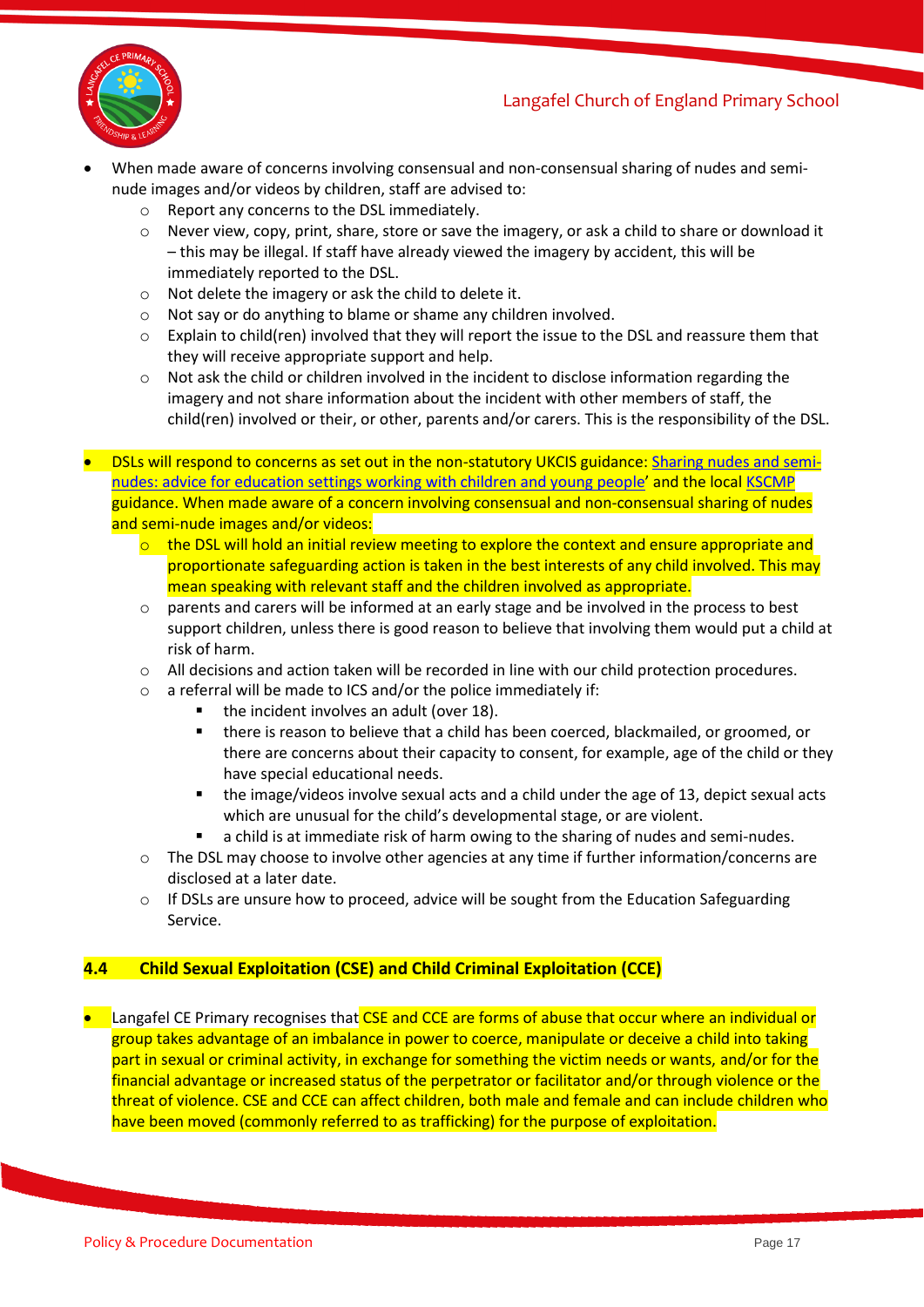

• If staff are concerned that a child may be at risk of CSE or CCE, immediate action should be taken by speaking to the DSL or a deputy.

#### **4.5 Serious Violence**

- All staff are made aware of the indicators which may signal children are at risk from or are involved with serious violent crime. These may include unexplained gifts or new possessions, increased absence from school, a change in friendships or relationships with older individuals or groups, a significant decline in performance, signs of self-harm or a significant change in wellbeing, or signs of assault or unexplained injuries.
- Any concerns regarding serious violence will be reported and responded to in line with other child protection concerns.
	- $\circ$  The initial response to child victims is important and staff will take any allegations seriously and work in ways that support children and keep them safe.

#### **4.6 So-called honour based abuse**

- So-called 'honour'-based abuse (HBA) encompasses incidents or crimes which have been committed to protect or defend the honour of the family and/or the community, including female genital mutilation (FGM), forced marriage, and practices such as breast ironing.
- All forms of HBA are abuse (regardless of the motivation) and concerns should be responded to in line with section 3 of this policy. Staff will report any concerns about HBA to the DSL (or a deputy).
- Whilst all staff will speak to the DSL (or deputy) with regard to any concerns about female genital mutilation (FGM), there is a specific legal duty on teachers.
	- $\circ$  If a teacher, in the course of their work in the profession, discovers that an act of FGM appears to have been carried out on a girl under the age of 18, the teacher must report this to the police.

#### **4.7 Preventing radicalisation**

- Langafel CE Primary is aware of our duty under section 26 of the Counter-Terrorism and Security Act 2015 (the CTSA 2015), to have "due regard to the need to prevent people from being drawn into terrorism", also known as the Prevent duty and the [specific obligations](https://www.gov.uk/government/publications/prevent-duty-guidance/prevent-duty-guidance-for-further-education-institutions-in-england-and-wales) placed upon us as an education provider regarding risk assessments, working in partnership, staff training, and IT policies.
- Langafel CE Primary recognises that children are vulnerable to extremist ideology and radicalisation and staff will be alert to changes in children's behaviour which could indicate that they may be in need of help or protection.
- Staff will report any concerns to the DSL (or a deputy), who is aware of the [local procedures](https://www.kelsi.org.uk/child-protection-and-safeguarding/prevent-within-schools) to follow.

#### **4.8 Cybercrime**

• Langafel CE Primary recognises that children with particular skill and interest in computing and technology may inadvertently or deliberately stray into 'cyber-enabled' (crimes that can happen offline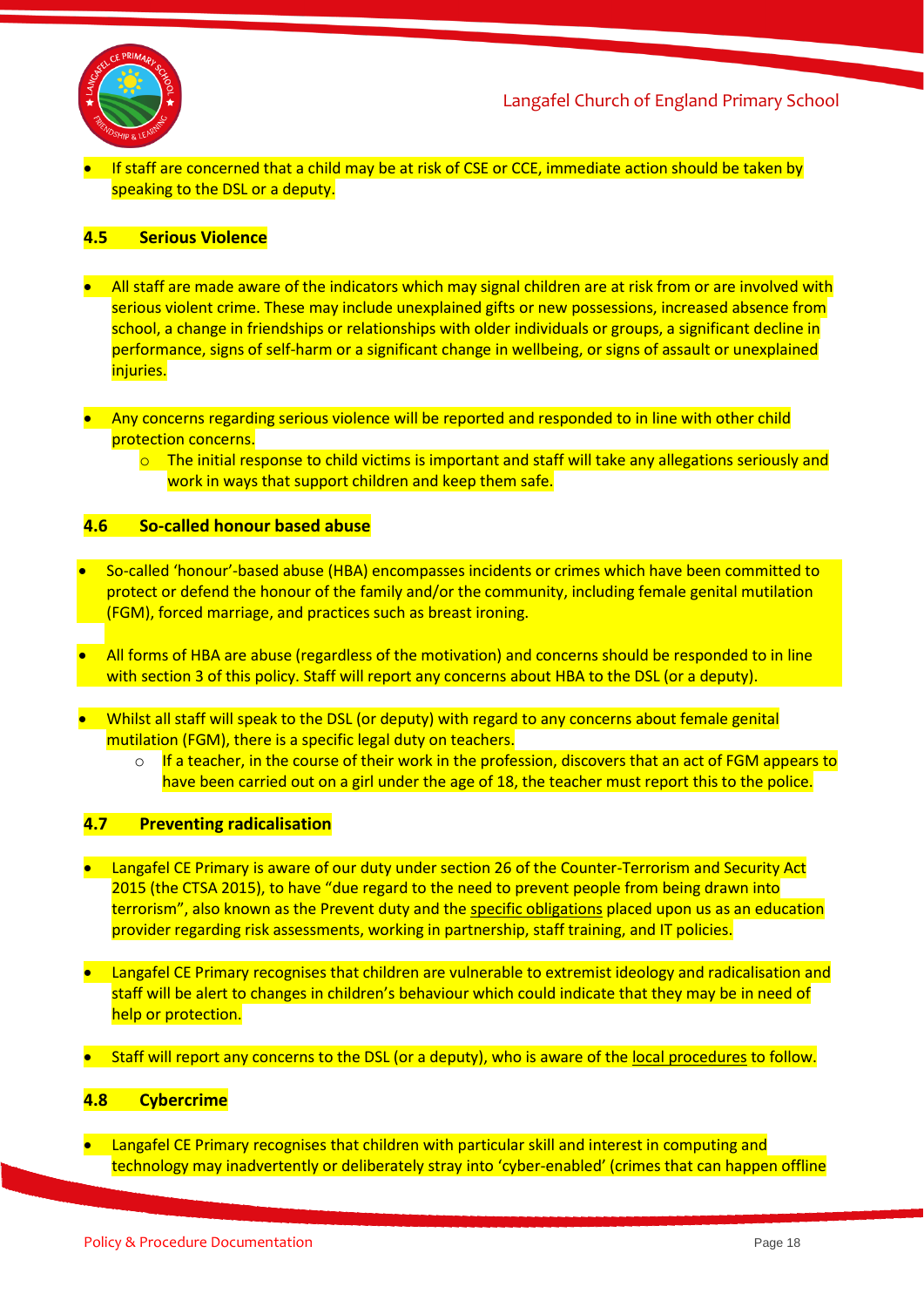

but are enabled at scale and at speed online) or 'cyber dependent' (crimes that can be committed only by using a computer/internet enabled device) cybercrime.

- If staff are concerned that a child may be at risk of becoming involved in cyber-dependent cybercrime, the DSL will be informed, and consideration will be given to accessing local support and/or referring into th[e Cyber Choices](http://www.cyberchoices.uk/) programme, which aims to intervene when young people are at risk of committing, or being drawn into, low level cyber-dependent offences and divert them to a more positive use of their skills and interests.
- Where there are concerns about 'cyber-enabled' crime such as fraud, purchasing of illegal drugs online, child sexual abuse and exploitation, or other areas of concern such as online bullying or general online safety, they will be responded to in line with this and other appropriate policies.

# **5. Supporting Children Potentially at Greater Risk of Harm**

• Whilst all children should be protected, some groups of children are potentially at greater risk of harm.

#### **5.1 Safeguarding Children with Special Educational Needs or Disabilities (SEND)**

- Langafel CE Primary acknowledges that children with special educational needs or disabilities (SEND) or certain health conditions can face additional safeguarding challenges and barriers for recognising abuse and neglect.
- Langafel CE Primary recognises that children with SEND may face additional communication barriers and experience difficulties in managing or reporting abuse or challenges. Children with SEND will be appropriately supported to communicate and ensure that their voice is heard and acted upon.
- All members of staff will be encouraged to appropriately explore possible indicators of abuse such as behaviour, mood changes or injuries and not to assume that they are related to the child's disability. Staff will be mindful that children with SEND or certain medical conditions may be disproportionally impacted by behaviours such as bullying, without outwardly showing any signs.
- Members of staff are encouraged to be aware that children with SEND can be disproportionally impacted by safeguarding concerns, such as exploitation, peer group isolation or bullying including prejudice-based bullying.
- To address these additional challenges, our school will always consider implementing extra pastoral support and attention for children with SEND. The DSL will work closely with the SENDco and deputy for Inclusion Vicky Baldwin to plan support as required.

#### **5.2 Children Requiring Mental Health Support**

• All staff will be made aware that mental health problems can, in some cases, be an indicator that a child has suffered or is at risk of suffering abuse, neglect or exploitation.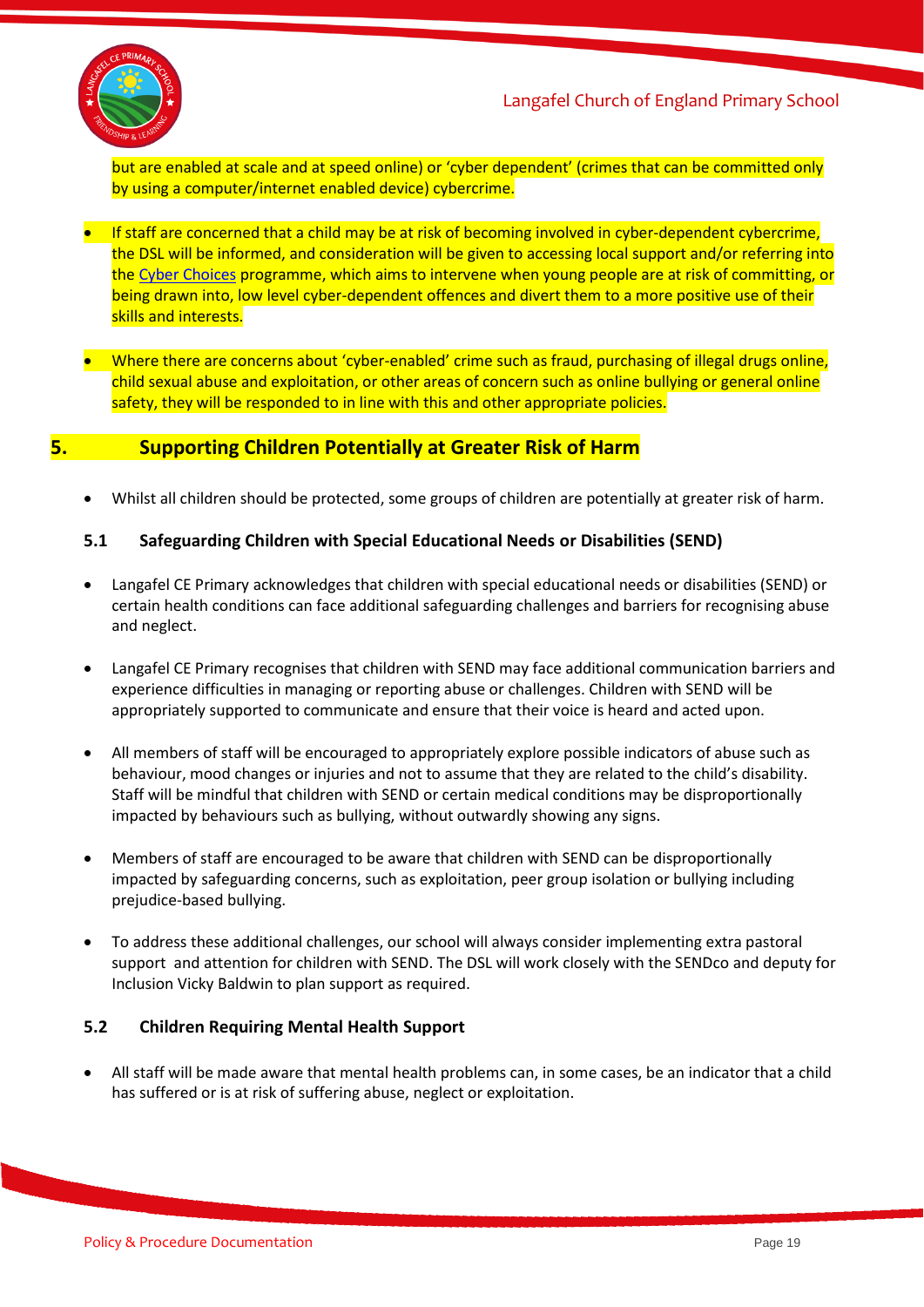

- Staff are aware that children's experiences, for example where children have suffered abuse and neglect, or other potentially traumatic adverse childhood experiences, can impact on their mental health, behaviour and education.
- Staff are well placed to observe children day-to-day and identify those whose behaviour suggests that they may be experiencing a mental health problem or be at risk of developing one.
- If staff have a mental health concern about a child that is also a safeguarding concern, immediate action should be taken by speaking to the DSL or a deputy.

#### **5.3 Children Missing from Education**

- Children missing from education, particularly persistently, can act as a vital warning sign to a range of safeguarding issues including neglect, sexual abuse, and child sexual and criminal exploitation.
- Where the school have concerns that a child is missing from education, we will respond in line with our statutory duties and local policies. Local support is available via th[e PRU, Inclusion and Attendance](https://www.kelsi.org.uk/pru-inclusion-and-attendance-service-pias)  [Service \(PIAS\).](https://www.kelsi.org.uk/pru-inclusion-and-attendance-service-pias)

#### **5.4 Elective Home Education**

• Where a parent/carer expresses their intention to remove a child from school with a view to educating at home, we will respond in line wit[h national Elective Home Education guidance](https://www.gov.uk/government/publications/elective-home-education) and loca[l Kent guidance](https://www.kent.gov.uk/education-and-children/educating-your-child-at-home) and will work together with parents/carers and other key professionals and organisations to ensure decisions are made in the best interest of the child.

#### **5.5 Children who need a Social Worker**

- The DSL will hold details of social workers working with children in the school so that decisions can be made in the best interests of the child's safety, welfare, and educational outcomes.
- Where children have a social worker, this will inform school decisions about their safety and promoting their welfare, for example, responding to unauthorised absence and provision of pastoral and/or academic support.

#### **5.6 Looked after children, previously looked after children and care leavers**

- Langafel CE Primary recognises the common reason for children becoming looked after is as a result of abuse and/or neglect and a previously looked after child also potentially remains vulnerable.
- The school has appointed a ['designated teacher'](https://www.gov.uk/government/publications/designated-teacher-for-looked-after-children) Vicky Baldwin, deputy for Inclusion who works with local authorities to promote the educational achievement of registered pupils who are looked after or who have been previously looked after.
- The designated teacher will work with the DSL to ensure appropriate staff have the information they need in relation to a child's looked after legal status, contact arrangements with birth parents or those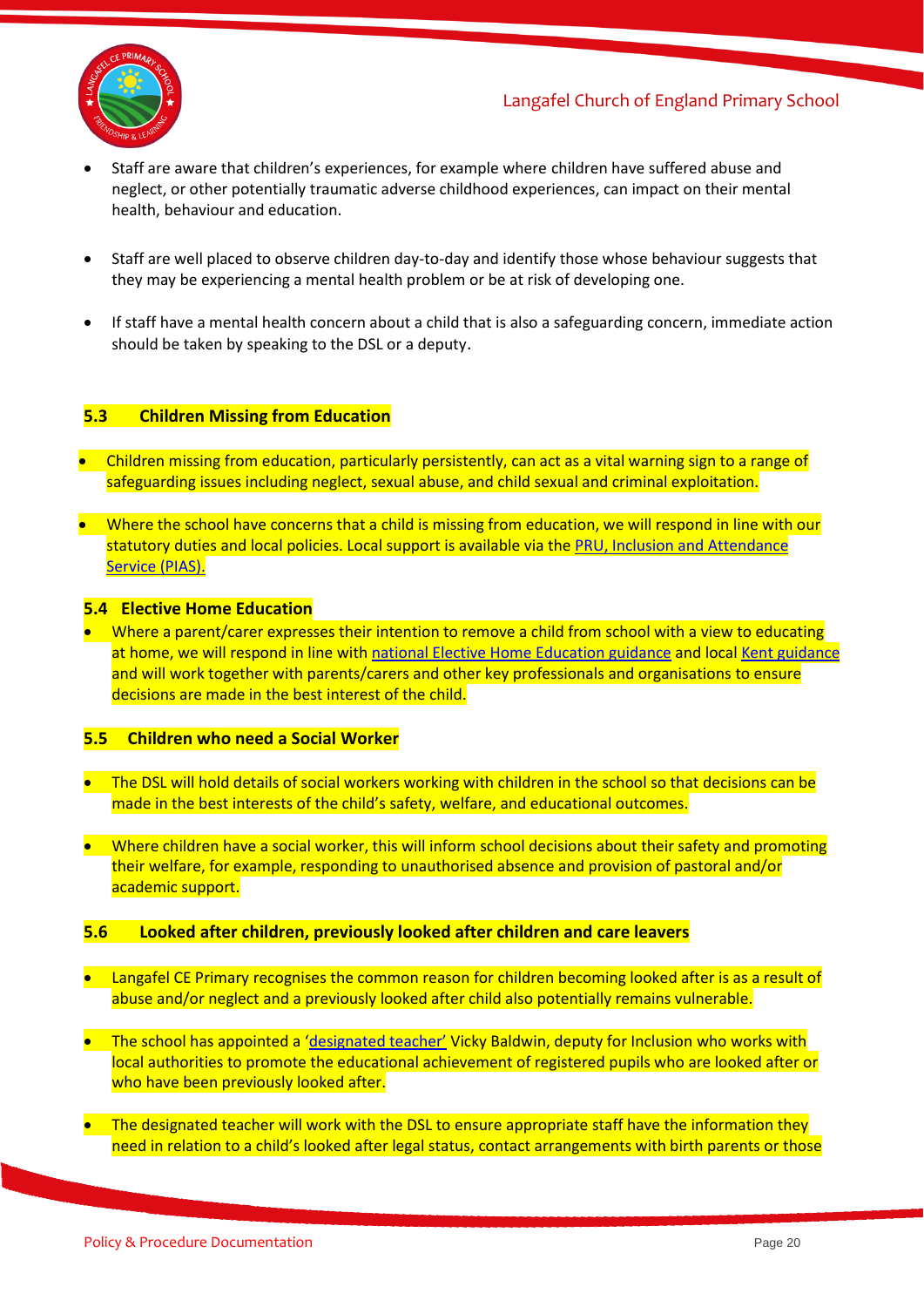

with parental responsibility, care arrangements and the levels of authority delegated to the carer by the authority looking after them.

- Where a child is looked after, the DSL will hold details of the social worker and the name of the virtual school head in the authority that looks after the child.
- Where the school believe a child is being cared for as part of a private fostering arrangement (occurs when a child under 16 or 18 if the child is disabled is cared for and lives with an adult who is not a relative for 28 days or more) there is a duty to recognise these arrangements and inform the Local Authority via the front door.
- Where a child is leaving care, the DSL will hold details of the local authority Personal Advisor appointed to guide and support them and will liaise with them as necessary regarding any issues of concern.

# **6. Online Safety – see separate policy**

• It is essential that children are safeguarded from potentially harmful and inappropriate material or behaviours online. Langafel CE Primary will adopt a whole school approach to online safety which will empower, protect, and educate our learners and staff in their use of technology, and establish mechanisms to identify, intervene in, and escalate any concerns where appropriate.

#### **6.1 Policies and Procedures**

- The DSL has overall responsibility for online safety within the school but will liaise with other members of staff, for example Sue Carter- DSL lead for online safety, IT technicians, curriculum leads etc. as necessary.
- The DSL will respond to online safety concerns reported in line with our child protection and other associated policies, including our anti-bullying, social media and behaviour policies.
	- o Internal sanctions and/or support will be implemented as appropriate.
	- $\circ$  Where necessary, concerns will be escalated and reported to relevant partner agencies in line with local policies and procedures.
- Langafel CE Primary uses a wide range of technology. This includes computers, laptops, tablets and other digital devices, the internet, our learning platform, intranet and email systems.
	- $\circ$  All School owned devices and systems will be used in accordance with our acceptable use policies and with appropriate safety and security measures in place.
- Langafel CE Primary recognises the specific risks that can be posed by mobile and smart technology, including mobile/smart phones, cameras and wearable technology. In accordance with **KCSIE 2021 and** EYFS 2021 Langafel CE Primary has appropriate mobile and smart technology and image use policies within the online safety policy, which are shared and understood by all members of the community. **.** These policies can be found. in the staff room staff shared area and website

#### **6.2 Appropriate Filtering and Monitoring**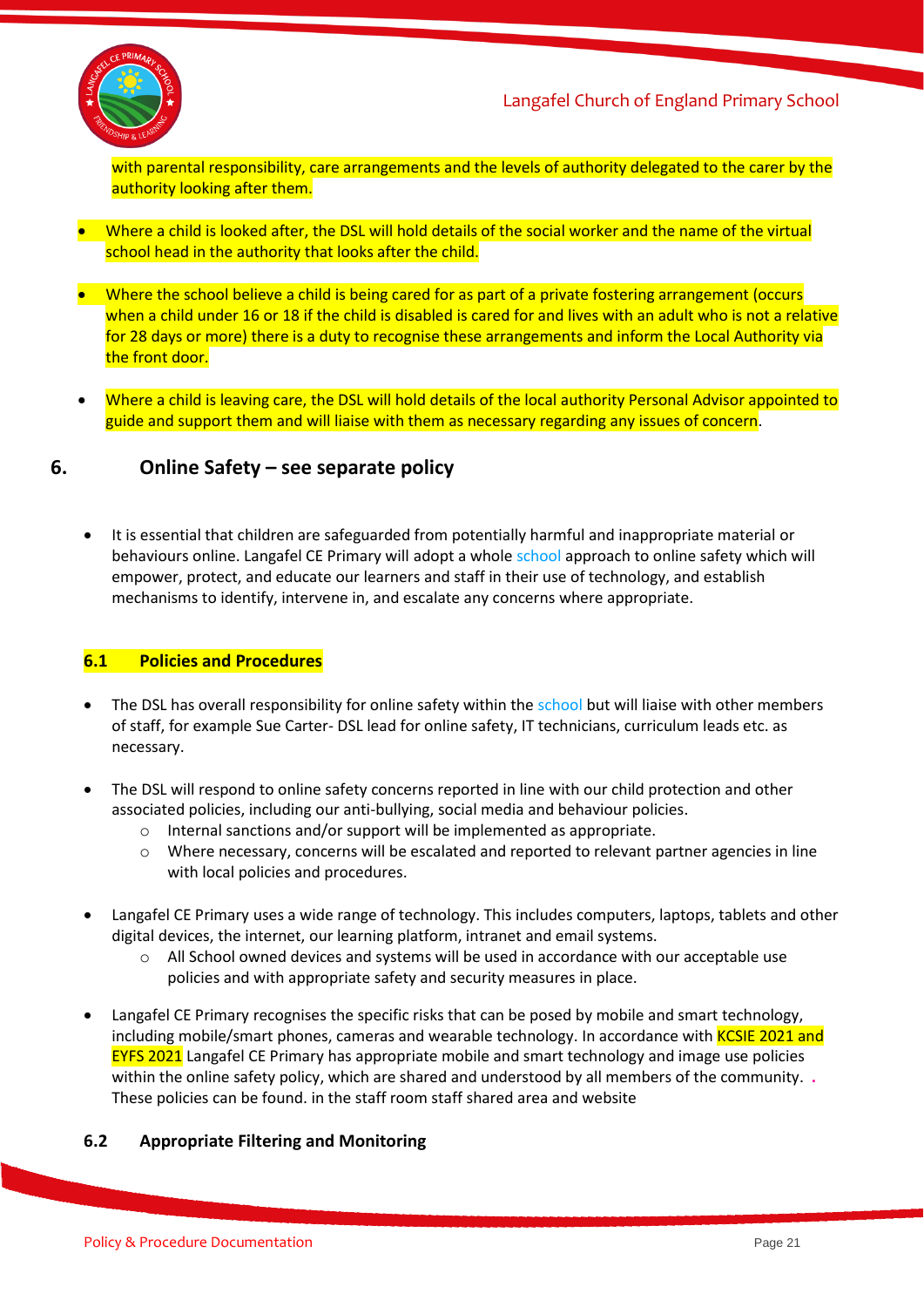

- Langafel CE Primary will do all we reasonably can to limit children's exposure to online risks through school provided IT systems and will ensure that appropriate filtering and monitoring systems are in place.
	- $\circ$  KPSN filtering and monitoring systems through school broadband as it has a high level of filtering and can only be altered by headteacher email
- If learners or staff discover unsuitable sites or material, they are required to:
	- o turn off monitor/screen,
	- o report URL of the site to technical staff/services.
		- o All users will be informed that use of our systems can be monitored, and that monitoring will be in line with data protection, human rights, and privacy legislation.
		- o Filtering breaches or concerns identified through our monitoring approaches will be recorded and reported to the DSL who will respond as appropriate.
		- $\circ$  Any access to material believed to be illegal will be reported immediately to the appropriate agencies, such as the [Internet Watch Foundation](https://www.iwf.org.uk/) and the police.
		- o When implementing appropriate filtering and monitoring, Langafel CE Primary will ensure that "over blocking" does not lead to unreasonable restrictions as to what children can be taught with regards to online teaching and safeguarding.
- Langafel CE Primary acknowledges that whilst filtering and monitoring is an important part of school online safety responsibilities, it is only one part of our approach to online safety.
	- o Learners will use appropriate search tools, apps and online resources as identified following an informed risk assessment.
	- o Learners internet use will be supervised by staff according to their age and ability.
	- $\circ$  Learners will be directed to use age appropriate online resources and tools by staff.

#### **6.3 Information Security and Access Management**

- Langafel CE Primary is responsible for ensuring an appropriate level of security protection procedures are in place, in order to safeguard our systems as well as staff and learners. Further information can be found in acceptable use policies and online safety policy.
- Langafel CE Primary will review the effectiveness of these procedures periodically to keep up with evolving cyber-crime technologies.

#### **6.4 Staff Training**

• Langafel CE Primary will ensure that all staff receive online safety training as part of induction and that ongoing online safety training and update for all staff will be integrated, aligned and considered as part of our overarching safeguarding approach.

#### **6.5 Educating Learners**

• Langafel CE Primary will ensure a comprehensive whole school curriculum response is in place to enable all learners to learn about and manage online risks effectively as part of providing a broad and balanced curriculum.

#### **6.6 Working with Parents/Carers**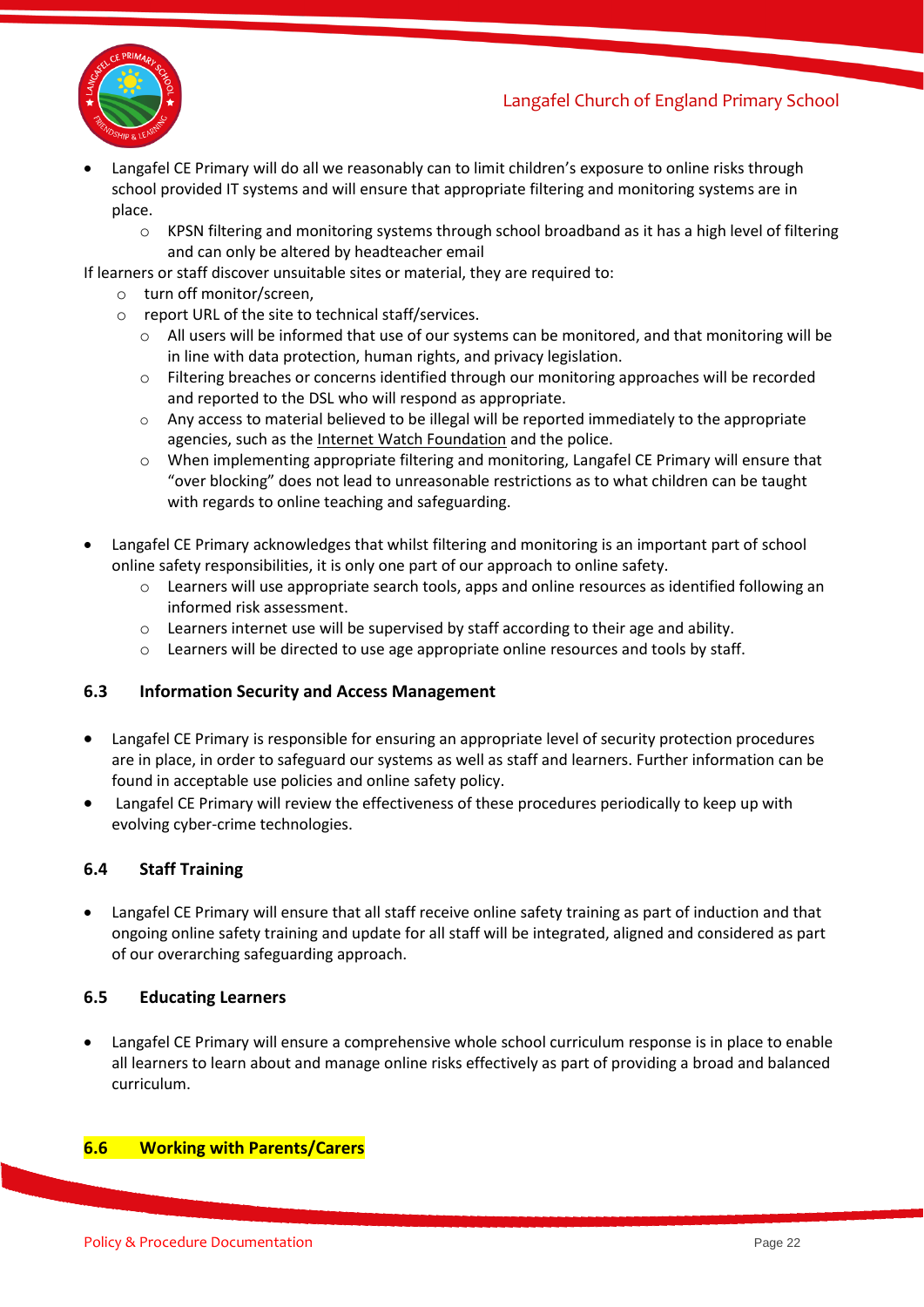

- Langafel CE Primary will build a partnership approach to online safety and will support parents/carers to become aware and alert of the potential online benefits and risks for children by:
	- o providing information on our school website
	- $\circ$  through existing communication channels (such as official social media, newsletters etc.),
	- o offering specific online safety events for parents/carers
	- o highlighting online safety at existing events.

#### **6.7 Remote Learning**

- Langafel CE Primary will ensure any remote sharing of information, communication and use of online learning tools and systems will be in line with privacy and data protection requirements.
- All communication with learners and parents/carers will take place using school provided or approved communication channels; for example, school provided email accounts and phone numbers or agreed systems such as Microsoft 365
	- $\circ$  Any pre-existing relationships or situations which mean this cannot be complied with will be discussed with the DSL.
- Staff and learners will engage with remote teaching and learning in line with existing behaviour principles as set out in our school behaviour policy and code of conduct and Acceptable Use Policies.
- Staff and learners will be encouraged to report issues experienced at home and concerns will be responded to in line with our child protection and other relevant policies.
- When delivering remote learning, staff will follow our Remote Learning Acceptable Use Policy (AUP)
- Parents/carers will be made aware of what their children are being asked to do online, including the sites they will be asked to access. Langafel CE Primary will continue to be clear who from the school their child is going to be interacting with online.
- Parents/carers will be encouraged to ensure children are appropriately supervised online and that appropriate parent controls are implemented at home.

# **7. Staff Engagement and Expectations**

#### **7.1 Awareness, Induction and Training**

- All members of staff have been provided with a copy of part one or annex A of 'Keeping Children Safe in Education' 2021 which covers safeguarding information for staff.
	- o School leaders, including the DSL will read KCSIE in its entirety.
	- $\circ$  School leaders and all members of staff who work directly with children will read annex B.
	- $\circ$  All members of staff have signed to confirm that they have read and understood the national guidance shared with them. This is stored in a Microsoft form and on the SCR
- The DSL will ensure that all new staff and volunteers (including agency and third-party staff) receive safeguarding and child protection training (including online safety), including information to ensure they are aware of the school internal safeguarding processes, as part of their induction training.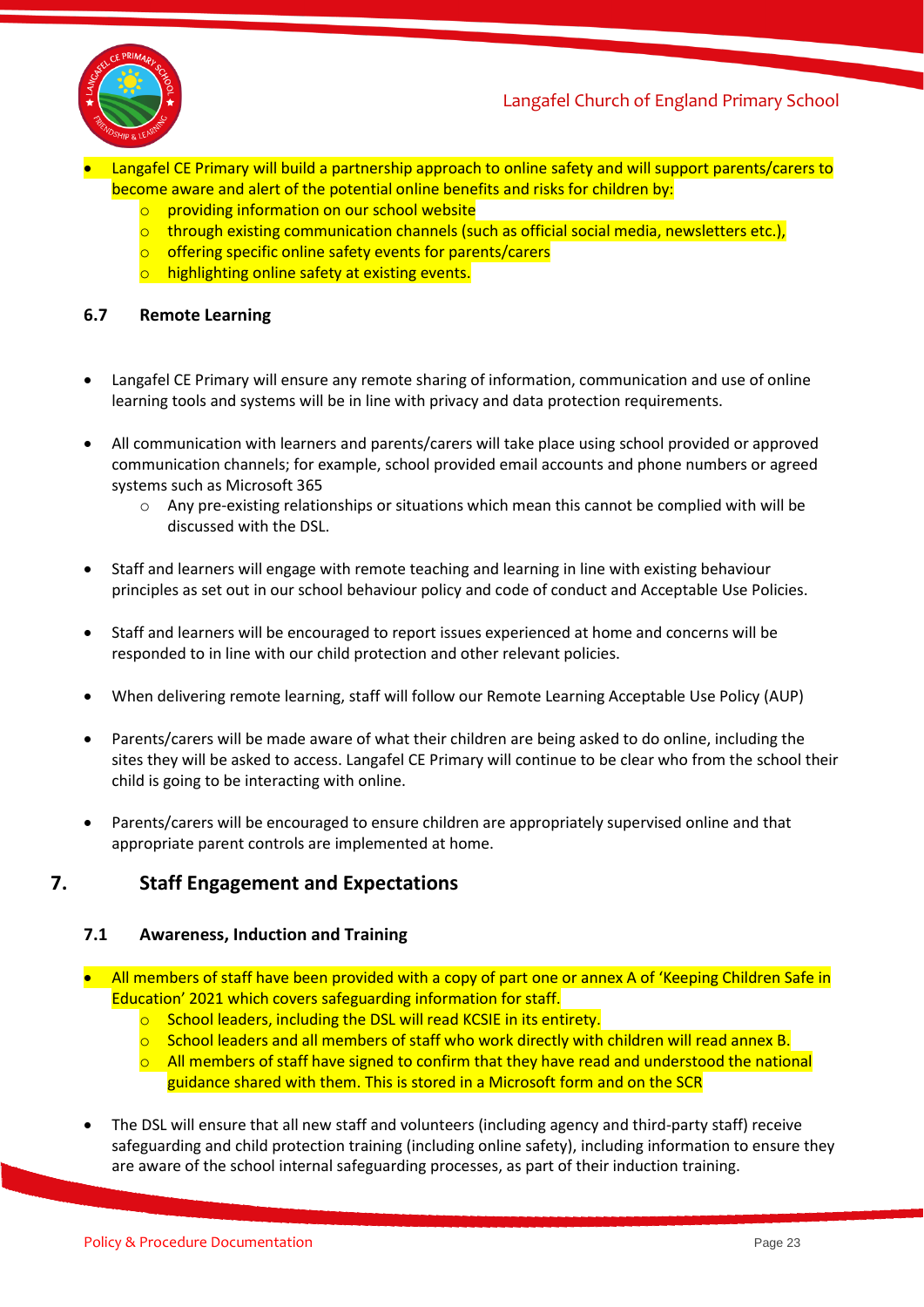

- All staff members (including agency and third-party staff) will receive appropriate child protection training (including online safety) to ensure they are aware of a range of safeguarding issues; this training will be updated at least annually.
- Safeguarding training for staff, including online safety training, will be integrated, aligned and considered as part of the whole school safeguarding approach and wider staff training and curriculum planning.
- In addition to specific child protection training, all staff will receive regular safeguarding and child protection updates, at least annually, to provide them with relevant skills and knowledge to safeguard children effectively, this will be held via staff meetings.
- Staff will be encouraged to contribute to and shape school safeguarding arrangements and child protection policies. Via inviting input at staff meetings.
- The DSL and headteacher will provide an annual report to the governing body detailing safeguarding training undertaken by all staff and will maintain an up to date register of who has been trained.
- Although the school has a nominated lead for the governing body Paul Thomas all members of the governing body will access appropriate safeguarding training which covers their specific strategic responsibilities on a regular basis.

#### **7.2 Safer Working Practice**

- All members of staff are required to work within our clear guidelines on safer working practice as outlined in the school code of conduct.
- The DSL will ensure that all staff and volunteers (including agency and third-party staff) have read the child protection policy and are aware of the school expectations regarding safe and professional practice via the staff code of conduct and Acceptable Use Policy (AUP).
- Staff will be made aware of the school behaviour management and physical intervention policies. Staff will manage behaviour effectively to ensure a good and safe educational environment and will have a clear understanding of the needs of all children. Physical interventions and/or use of reasonable force will be in line with our agreed policy and procedures and national guidance.
- All staff will be made aware of the professional risks associated with the use of social media and electronic communication (such as email, mobile phones, texting, social networking). Staff will adhere to relevant school policies including staff behaviour policy, Acceptable Use Policies, and Social Media.

# **7.3 Supervision and Support**

- The induction process will include familiarisation with child protection responsibilities and procedures to be followed if members of staff have any concerns about a child's safety or welfare.
- The school will ensure that members of staff who are working within the foundation stage, DSLs and Thrive practioners are provided with appropriate supervision in accordance with the statutory requirements of Early Years Foundation Stage (EYFS) 2021. The school will provide appropriate supervision and support for all members of staff to ensure that: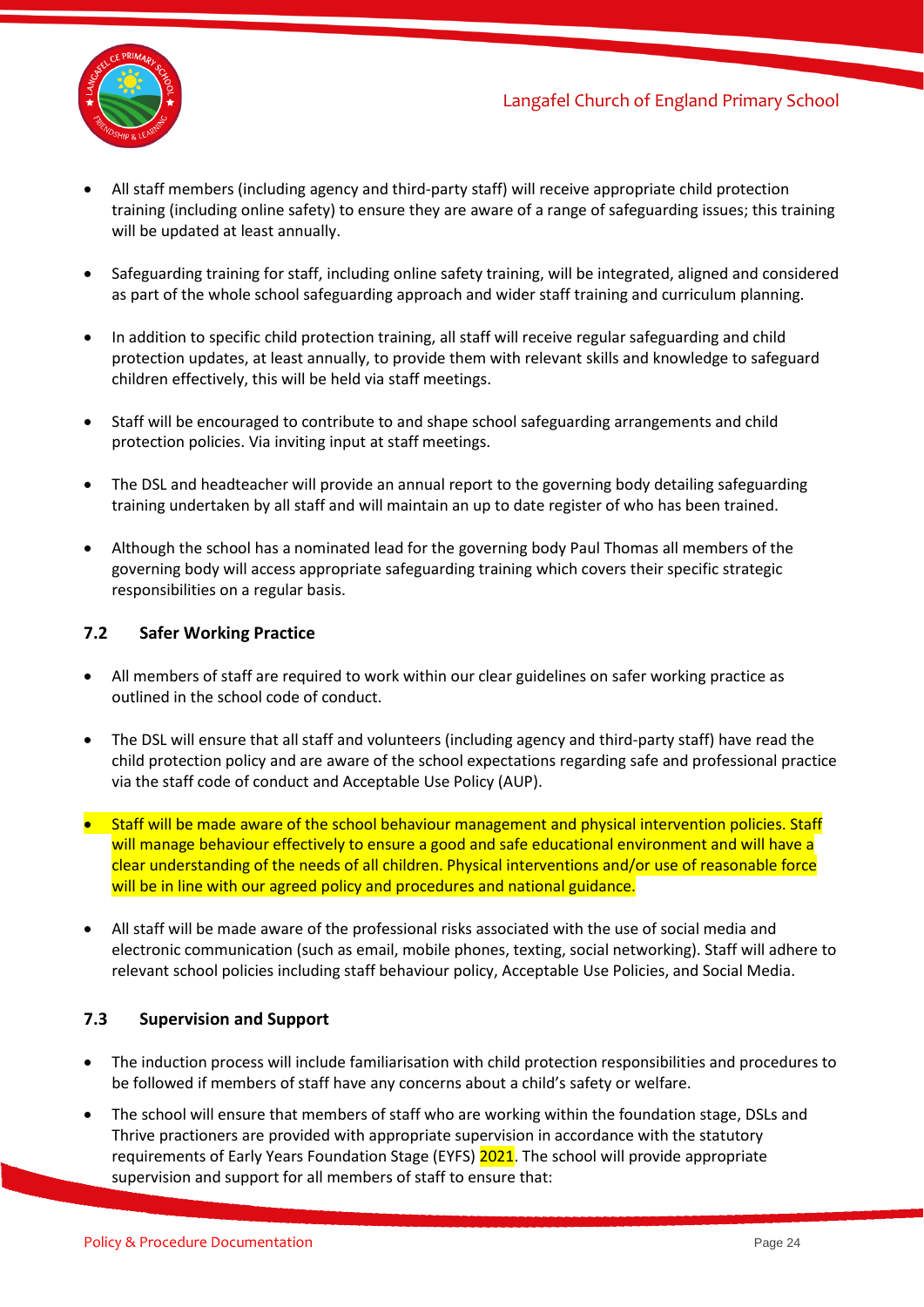

- $\circ$  All staff are competent to carry out their responsibilities for safeguarding and promoting the welfare of children
- o All staff are supported by the DSL in their safeguarding role.
- $\circ$  All members of staff have regular reviews of their own practice to ensure they improve over time.
- Any member of staff affected by issues arising from concerns for children's welfare or safety can seek support from the DSL.
- The DSL will also put staff in touch with outside agencies for professional support if they so wish. Staff can also approach organisations such as their Union, the Education Support Partnership or other similar organisations directly.

# **8. Safer Recruitment and Allegations**

#### **8.1 Safer Recruitment and Safeguarding Checks**

- Langafel CE Primary is committed to ensure that develop a safe culture and that all steps are taken to recruit staff and volunteers who are safe to work with our learners and staff.
	- o Langafel CE Primary will follow relevant guidance in Keeping Children Safe in Education 2021 (Part Three, 'Safer Recruitment') and from The Disclosure and Barring Service (DBS)
	- $\circ$  The governing body and leadership team are responsible for ensuring that the school follows safe recruitment processes as outlined within guidance.
	- $\circ$  The governing body will ensure that there is at least one of the persons who conducts an interview has completed safer recruitment training.
- The school maintains an accurate Single Central Record (SCR) in line with statutory guidance.
- Langafel CE Primary are committed to supporting the statutory guidance from the Department for Education on the application of the Childcare (Disqualification) Regulations 2009 and related obligations under the Childcare Act 2006 in schools.
- We advise all staff to disclose any reason that may affect their suitability to work with children including convictions, cautions, court orders, cautions, reprimands, and warnings.
- Where the school places a learners with an alternative provision provider, the school will continue to be responsible for the safeguarding of that child.
	- $\circ$  The school will undertake appropriate checks to ensure the provider meets the needs of the pupil, including written confirmation that appropriate safeguarding checks have been carried out on individuals working at the establishment.
- Where the school organises work experience placements, we will follow the advice and guidance as identified in part Three of KCSIE 2021.
- **8.2 Allegations/concerns raised in relation to teachers, including supply teachers, other staff, volunteers and contractors**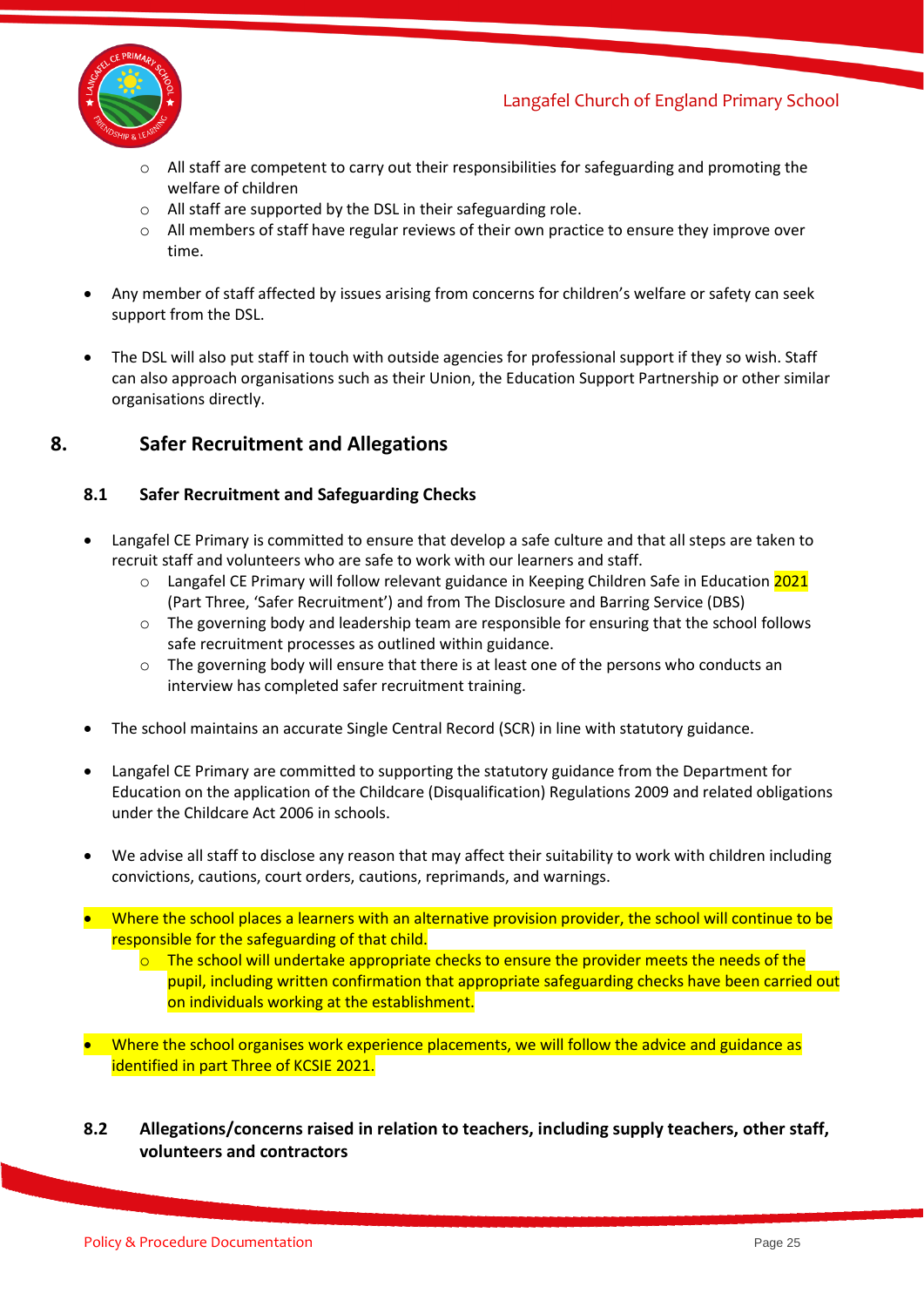



- The School will respond to allegations in line with th[e local Kent allegations arrangements](https://www.kscmp.org.uk/procedures/local-authority-designated-officer-lado) and [Part Four](https://www.gov.uk/government/publications/keeping-children-safe-in-education--2)  [of KCSIE 2021](https://www.gov.uk/government/publications/keeping-children-safe-in-education--2). In depth information can be found within our 'Managing Allegations against Staff' and staff code of conduct policy**.** This can be found at the back of the staffroom and in the shared folder on the server.
- Any concerns or allegations about staff, including those which do not meet the allegation/harm threshold (8.2.1) will be recorded and dealt with appropriately in line with national and local guidance. Ensuring concerns are dealt with effectively will protect those working in or on behalf of the school from potential false allegations or misunderstandings.
- Where headteachers are unsure how to respond, for example if the school is unsure if a concern meet the harm 'thresholds', advice will be sought via the [Local Authority Designated Officer](https://www.kscmp.org.uk/procedures/local-authority-designated-officer-lado) (LADO) Enquiry Line and/or th[e Education Safeguarding Service.](https://www.theeducationpeople.org/our-expertise/safeguarding/safeguarding-contacts/)

#### **8.2.1 Concerns that meet the 'harm threshold'**

- Langafel CE Primary recognises that it is possible for any member of staff, including volunteers, governors, contractors, agency and third-party staff (including supply teachers) and visitors to behave in a way that indicates a person would pose a risk of harm if they continue to work in their present position, or in any capacity with children in a school or college. This includes when someone has
	- $\circ$  behaved in a way that has harmed a child, or may have harmed a child and/or
	- $\circ$  possibly committed a criminal offence against or related to a child and/or;
	- $\circ$  behaved towards a child or children in a way that indicates he or she may pose a risk of harm to children; and/or
	- $\circ$  behaved or may have behaved in a way that indicates they may not be suitable to work with children.
- Allegations against staff which meet this threshold will be referred immediately to the headteacher who will contact the [LADO](https://www.kscmp.org.uk/procedures/local-authority-designated-officer-lado) to agree further action to be taken in respect of the child and staff member. In the event of allegations of abuse being made against the headteacher, staff are advised that allegations should be reported to the chair of governors who will contact the LADO.

#### **8.2.2 Concerns that do not meet the 'harm threshold'**

- Langafel CE Primary may also need to take action in response to 'low-level' concerns about staff, which typically would be behaviours which are inconsistent with our staff code of conduct, including inappropriate conduct outside of work and concerns that do not meet the allegations threshold.
- Where low-level concerns are reported to the school, the headteacher will to share or liaise with the LADO enquiries officer via th[e LADO Enquiry Line.](https://eur01.safelinks.protection.outlook.com/?url=https%3A%2F%2Fwww.kscmp.org.uk%2Fprocedures%2Flocal-authority-designated-officer-lado&data=04%7C01%7CAlison.Watling%40kent.gov.uk%7Cefd47327a4fa4b3a972708d950d61f12%7C3253a20dc7354bfea8b73e6ab37f5f90%7C0%7C0%7C637629703166084747%7CUnknown%7CTWFpbGZsb3d8eyJWIjoiMC4wLjAwMDAiLCJQIjoiV2luMzIiLCJBTiI6Ik1haWwiLCJXVCI6Mn0%3D%7C1000&sdata=gh4qmYZ5N3khjaixDrEVQntTOJ74wGAlZxO%2FQDEudf0%3D&reserved=0)
- Low-level concerns will be recorded in writing and reviewed so potential patterns of concerning, problematic or inappropriate behaviour can be identified. Where a pattern is identified, the school will implement appropriate action, for example consulting wit[h the LADO enquiry line](https://www.kscmp.org.uk/procedures/local-authority-designated-officer-lado) and following our disciplinary procedures.
	- Additional information regarding low-level concerns is contained with our staff code of conduct –this includes what a low-level concern is and the importance of sharing them.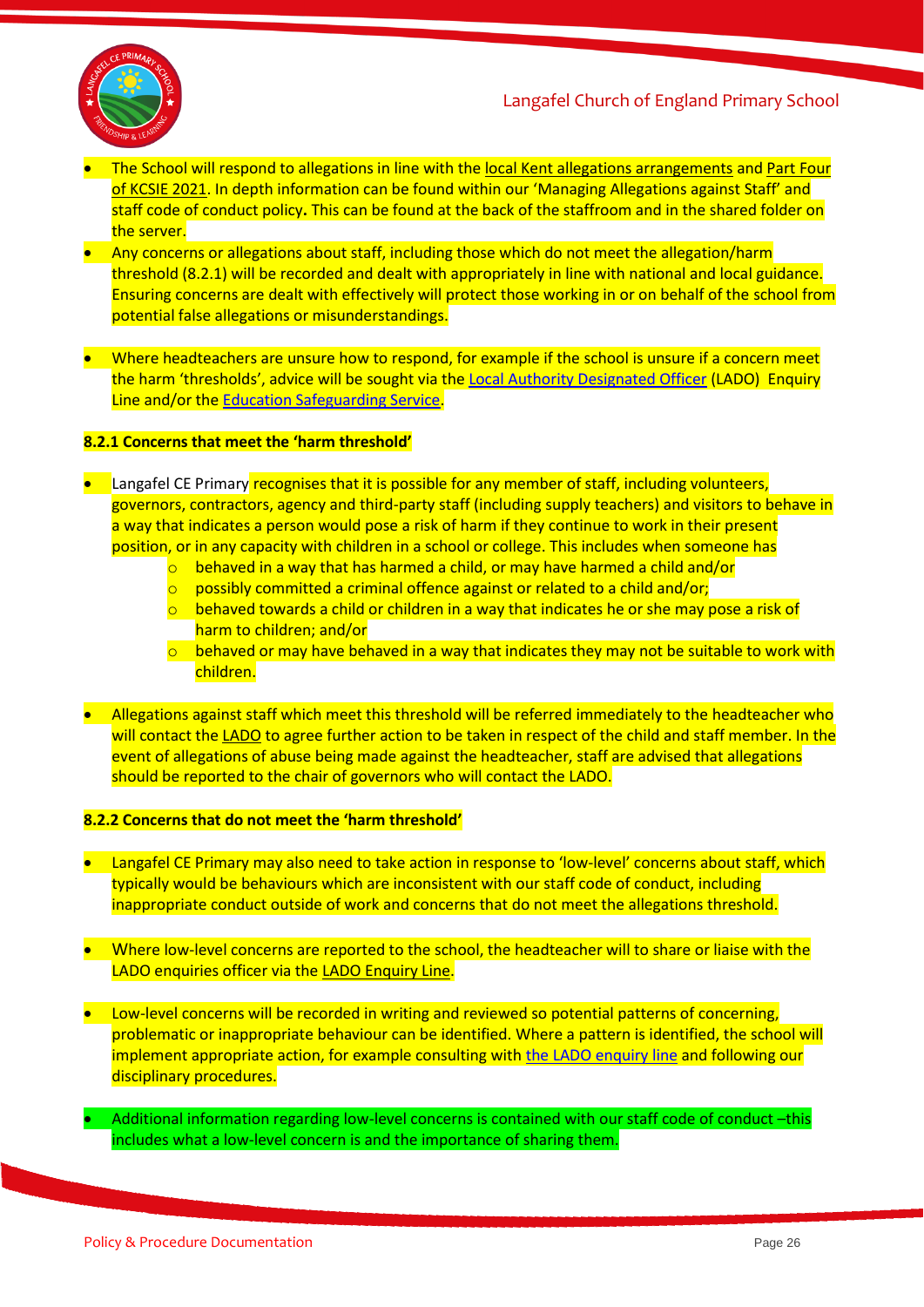

### **8.2.3 Safe Culture**

- As part of our approach to safeguarding, the School has created and embedded a culture of openness, trust and transparency in which our values and expected behaviour as set out in our staff code of conduct are constantly lived, monitored and reinforced by all staff (including supply teachers, volunteers and contractors) and where all concerns are dealt with promptly and appropriately.
- All staff and volunteers should feel able to raise any concerns about poor or unsafe practice and potential failures in the school safeguarding regime. The leadership team at Langafel CE Primary will takes all concerns or allegations received seriously.
- All members of staff are made aware of the school Whistleblowing procedure . It is a disciplinary offence not to report concerns about the conduct of a colleague that could place a child at risk.
- Staff can access the NSPCC whistleblowing helpline if they do not feel able to raise concerns regarding child protection failures internally. Staff can call 0800 028 0285 (8:00 AM to 8:00 PM Monday to Friday) or email [help@nspcc.org.uk.](mailto:help@nspcc.org.uk)
- Langafel CE Primary has a legal duty to refer to the Disclosure and Barring Service (DBS) anyone who has harmed, or poses a risk of harm, to a child, or if there is reason to believe the member of staff has committed one of a number of listed offences, and who has been removed from working (paid or unpaid) in regulated activity or would have been removed had they not left. The DBS will consider whether to bar the person.
	- $\circ$  If these circumstances arise in relation to a member of staff at our school, a referral will be made as soon as possible after the resignation or removal of the individual in accordance with advice from th[e LADO](https://www.kscmp.org.uk/procedures/local-authority-designated-officer-lado) and/or SPS

# **9. Opportunities to teach safeguarding**

- Langafel CE Primary will ensure that children are taught about safeguarding, including online safety, as part of providing a broad and balanced curriculum. This will include covering relevant issues through Relationships Education and Health Education
- We recognise that school play an essential role in helping children to understand and identify the parameters of what is appropriate child and adult behaviour, what is 'safe', to recognise when they and others close to them are not safe, and how to seek advice and support when they are concerned. Our curriculum provides opportunities for increasing self-awareness, self-esteem, social and emotional understanding, assertiveness and decision making so that learners have a range of age appropriate contacts and strategies to ensure their own protection and that of others.
- Langafel CE Primary recognise that a one size fits all approach may not be appropriate for all children, and a more personalised or contextualised approach for more vulnerable children, victims of abuse and some SEND children might be needed.
- Our school systems support children to talk to a range of staff. Children will be listened to and heard, and their concerns will be taken seriously and acted upon as appropriate.

# **10. Physical Safety**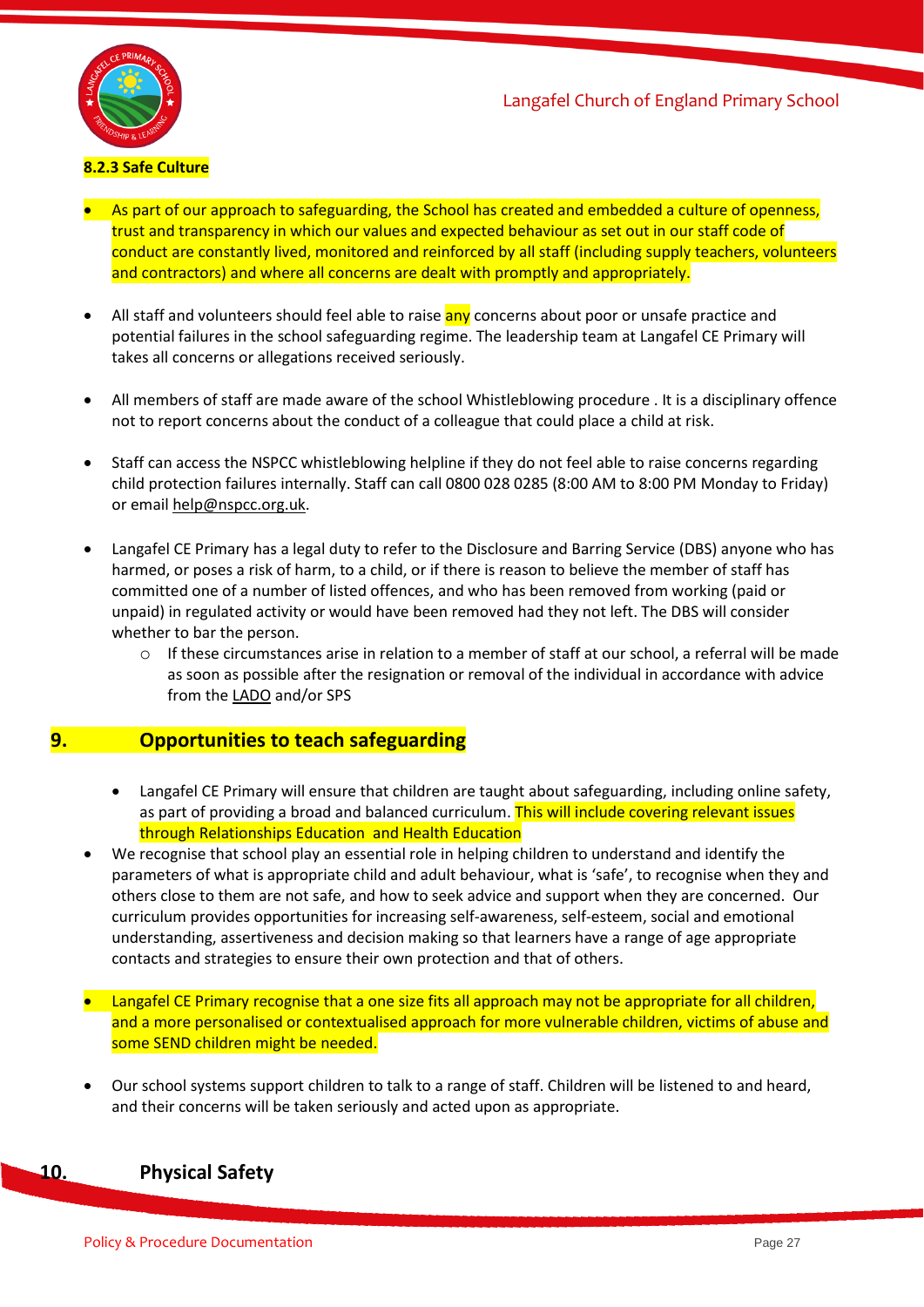

## **10.1 Use of 'reasonable force'**

• There may be circumstances when it is appropriate for staff to use reasonable force in order to safeguard children from harm. Further information regarding our approach and expectations can be found in our behaviour policy.

#### **10.2 The Use of Premises by Other Organisations**

- Where services or activities are provided separately by another body using the school facilities/premises, the headteacher and governing body will seek written assurance that the organisation concerned has appropriate policies and procedures in place regarding safeguarding children and child protection, and that relevant safeguarding checks have been made in respect of staff and volunteers. If this assurance is not achieved, an application to use premises will be refused.
- Safeguarding requirements will be included in any transfer of control agreement (i.e. lease or hire agreement), as a condition of use and occupation of the premises. Failure to comply with this will lead to termination of the agreement.

#### **10.3 Site Security**

- All members of staff have a responsibility for maintaining awareness of buildings and grounds security and for reporting concerns that may come to light.
- Appropriate checks will be undertaken in respect of visitors and volunteers coming into school as outlined within national guidance. Visitors will be expected to, sign in and out via the office visitors log and to display a visitor's badge whilst on site.
- Staff and visitors will be expected to adhere to any safety arrangements implemented because of Covid-19 restrictions.
- Any individual who is not known or identifiable on site should be challenged for clarification and reassurance.
- The school will not accept the behaviour of any individual (parent or other) that threatens school security or leads others (child or adult) to feel unsafe. Such behaviour will be treated as a serious concern and may result in a decision to refuse access for that individual to the school site.

# **11. Local Support**

- All members of staff in Langafel CE Primary are made aware of local support available.
	- **Education Safeguarding Service** 
		- o **Area Safeguarding Advisor**
		- o Dartford: 03000 412445
			- [https://www.theeducationpeople.org/our-expertise/safeguarding/safeguarding](https://www.theeducationpeople.org/our-expertise/safeguarding/safeguarding-contacts/)[contacts/](https://www.theeducationpeople.org/our-expertise/safeguarding/safeguarding-contacts/)
		- o **Online Safety in the Education Safeguarding Service**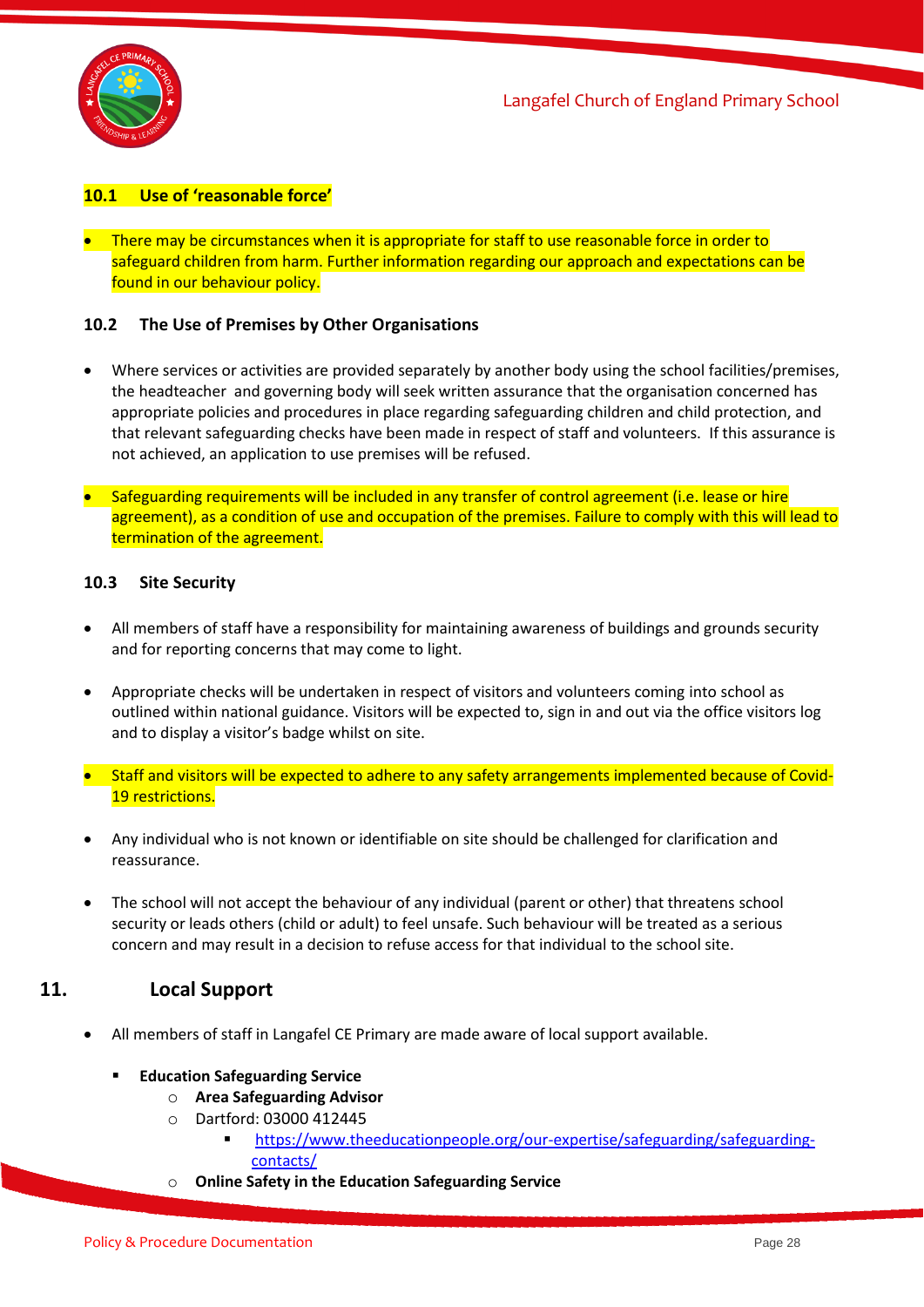

- **03000 415797**
- [esafetyofficer@theeducationpeople.org](mailto:esafetyofficer@theeducationpeople.org) **(non-urgent issues only)**
- **LADO Service**
	- o **Telephone: 03000 410888**
	- o Email: [kentchildrenslado@kent.gov.uk](mailto:kentchildrenslado@kent.gov.uk)
- **Integrated Children's Services** 
	- o Front door: 03000 411111
	- o Out of Hours Number: 03000 419191
- **Kent Police** 
	- $\circ$  101 or 999 if there is an immediate risk of harm
- **Kent Safeguarding Children Multi-Agency Partnership (KSCMP)**
	- o [kscmp@kent.gov.uk](mailto:kscmp@kent.gov.uk)
	- o 03000 421126
- **Adult Safeguarding**
	- o Adult Social Care via 03000 41 61 61 (text relay 18001 03000 41 61 61) or email [social.services@kent.gov.uk](mailto:social.services@kent.gov.uk)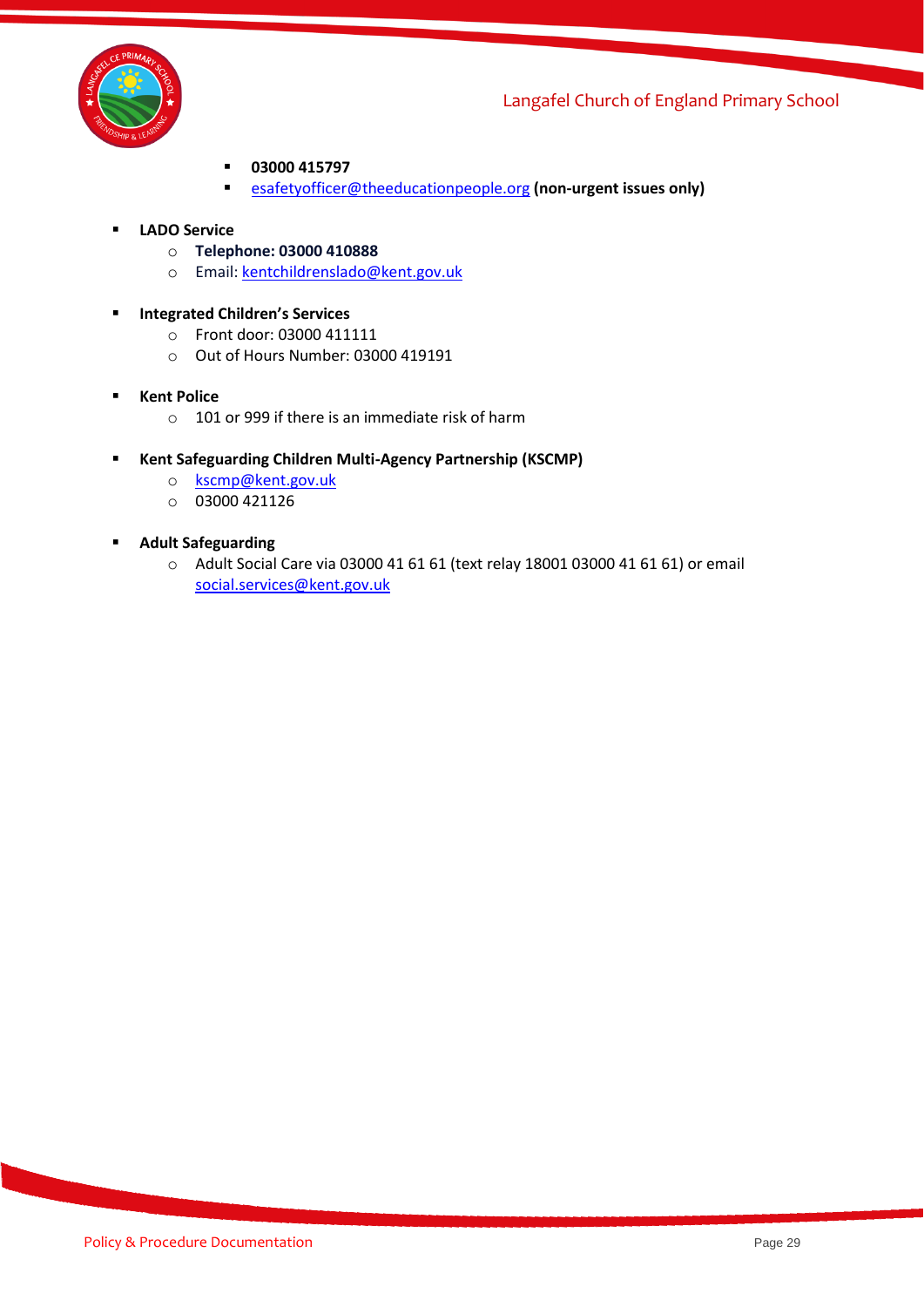

# **Appendix 1: Categories of Abuse**

#### **All staff should be aware that abuse, neglect, and safeguarding issues are rarely standalone events that can be covered by one definition or label. In most cases multiple issues will overlap with one another.**

**Abuse:** a form of maltreatment of a child. Somebody may abuse or neglect a child by inflicting harm, or by failing to act to prevent harm. They may be abused by an adult or adults or another child or children. It should be noted that abuse can be carried out both on and offline and be perpetrated by men, women, and children.

**Sexual abuse:** involves forcing or enticing a child or young person to take part in sexual activities, not necessarily involving a high level of violence, whether or not the child is aware of what is happening. The activities may involve physical contact, including assault by penetration (for example rape or oral sex) or non-penetrative acts such as masturbation, kissing, rubbing, and touching outside of clothing. They may also include non-contact activities, such as involving children in looking at, or in the production of, sexual images, watching sexual activities, encouraging children to behave in sexually inappropriate ways, or grooming a child in preparation for abuse (including via the internet). Sexual abuse is not solely perpetrated by adult males. Women can also commit acts of sexual abuse, as can other children.

#### **Signs that MAY INDICATE Sexual Abuse**

- Sudden changes in behaviour and performance
- Displays of affection which are sexual and age inappropriate
- Self-harm, self-mutilation or attempts at suicide
- Alluding to secrets which they cannot reveal
- Tendency to cling or need constant reassurance
- Regression to younger behaviour for example thumb sucking, playing with discarded toys, acting like a baby
- Distrust of familiar adults e.g. anxiety of being left with relatives, a childminder or lodger
- Unexplained gifts or money
- Depression and withdrawal
- Fear of undressing for PE
- Sexually transmitted disease
- Fire setting

**Physical abuse**: a form of abuse which may involve hitting, shaking, throwing, poisoning, burning or scalding, drowning, suffocating or otherwise causing physical harm to a child. Physical harm may also be caused when a parent or carer fabricates the symptoms of, or deliberately induces, illness in a child.

#### **Signs that MAY INDICATE physical abuse**

- Bruises and abrasions around the face
- Damage or injury around the mouth
- Bi-lateral injuries such as two bruised eyes
- Bruising to soft area of the face such as the cheeks
- Fingertip bruising to the front or back of torso
- **Bite marks**
- Burns or scalds (unusual patterns and spread of injuries)
- Deep contact burns such as cigarette burns
- Injuries suggesting beatings (strap marks, welts)
- Covering arms and legs even when hot
- Aggressive behaviour or severe temper outbursts.
- Injuries need to be accounted for. Inadequate, inconsistent, or excessively plausible explanations or a delay in seeking treatment should signal concern.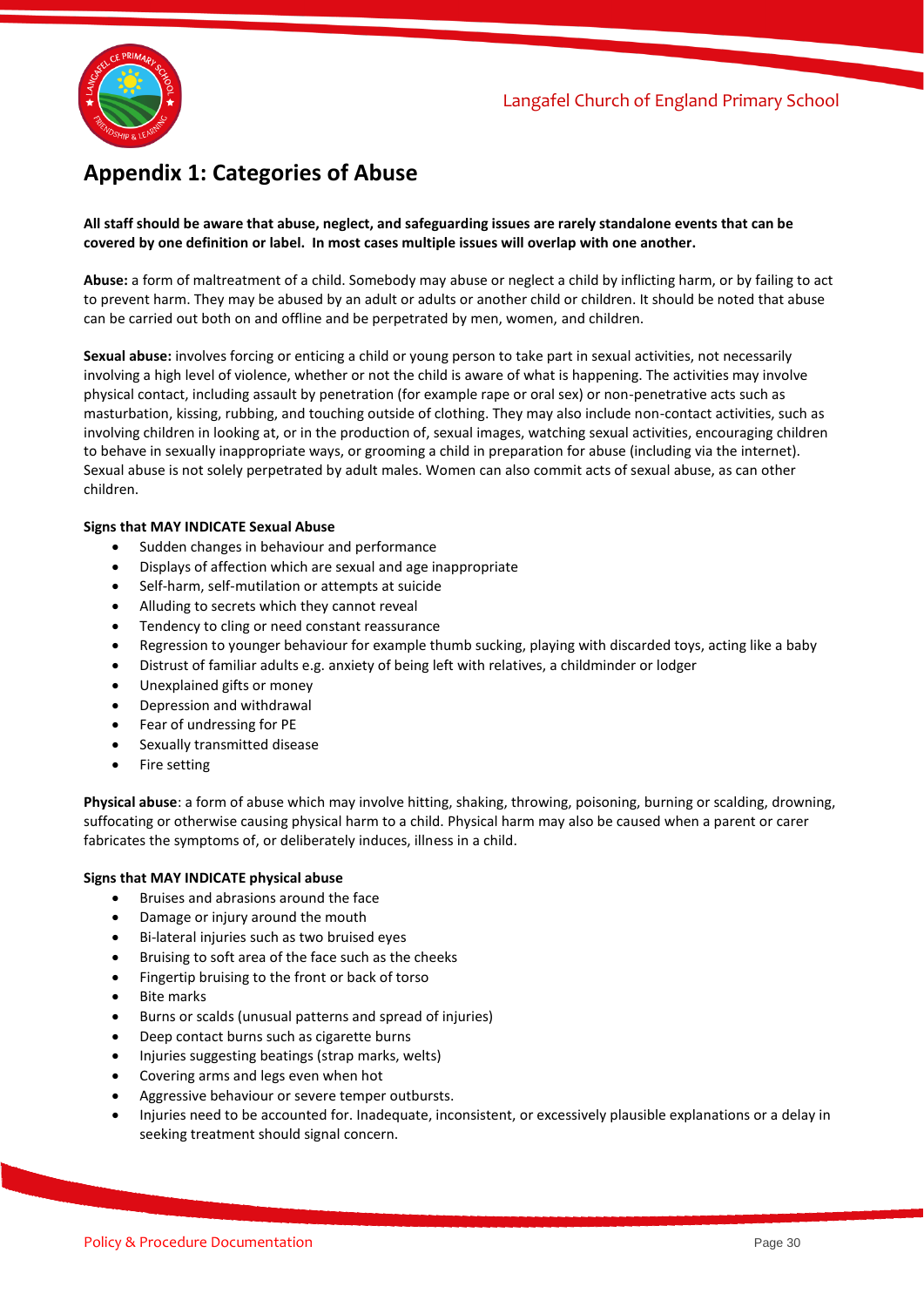

**Emotional abuse:** the persistent emotional maltreatment of a child such as to cause severe and adverse effects on the child's emotional development. It may involve conveying to a child that they are worthless or unloved, inadequate, or valued only insofar as they meet the needs of another person. It may include not giving the child opportunities to express their views, deliberately silencing them or 'making fun' of what they say or how they communicate. It may feature age or developmentally inappropriate expectations being imposed on children. These may include interactions that are beyond a child's developmental capability as well as overprotection and limitation of exploration and learning, or preventing the child participating in normal social interaction. It may involve seeing or hearing the ill-treatment of another. It may involve serious bullying (including cyberbullying), causing children frequently to feel frightened or in danger, or the exploitation or corruption of children. Some level of emotional abuse is involved in all types of maltreatment of a child, although it may occur alone.

#### **Signs that MAY INDICATE emotional abuse**

- Over reaction to mistakes
- Lack of self-confidence/esteem
- Sudden speech disorders
- Self-harming
- Eating Disorders
- Extremes of passivity and/or aggression
- Compulsive stealing
- Drug, alcohol, solvent abuse
- Fear of parents being contacted
- Unwillingness or inability to play
- Excessive need for approval, attention, and affection

**Neglect:** the persistent failure to meet a child's basic physical and/or psychological needs, likely to result in the serious impairment of the child's health or development. Neglect may occur during pregnancy as a result of maternal substance abuse. Once a child is born, neglect may involve a parent or carer failing to: provide adequate food, clothing, and shelter (including exclusion from home or abandonment); protect a child from physical and emotional harm or danger; ensure adequate supervision (including the use of inadequate care-givers); or ensure access to appropriate medical care or treatment. It may also include neglect of, or unresponsiveness to, a child's basic emotional needs.

#### **Signs that MAY INDICATE neglect.**

- Constant hunger
- Poor personal hygiene
- Constant tiredness
- Inadequate clothing
- Frequent lateness or non-attendance
- Untreated medical problems
- Poor relationship with peers
- Compulsive stealing and scavenging
- Rocking, hair twisting and thumb sucking
- Running away
- Loss of weight or being constantly underweight
- Low self esteem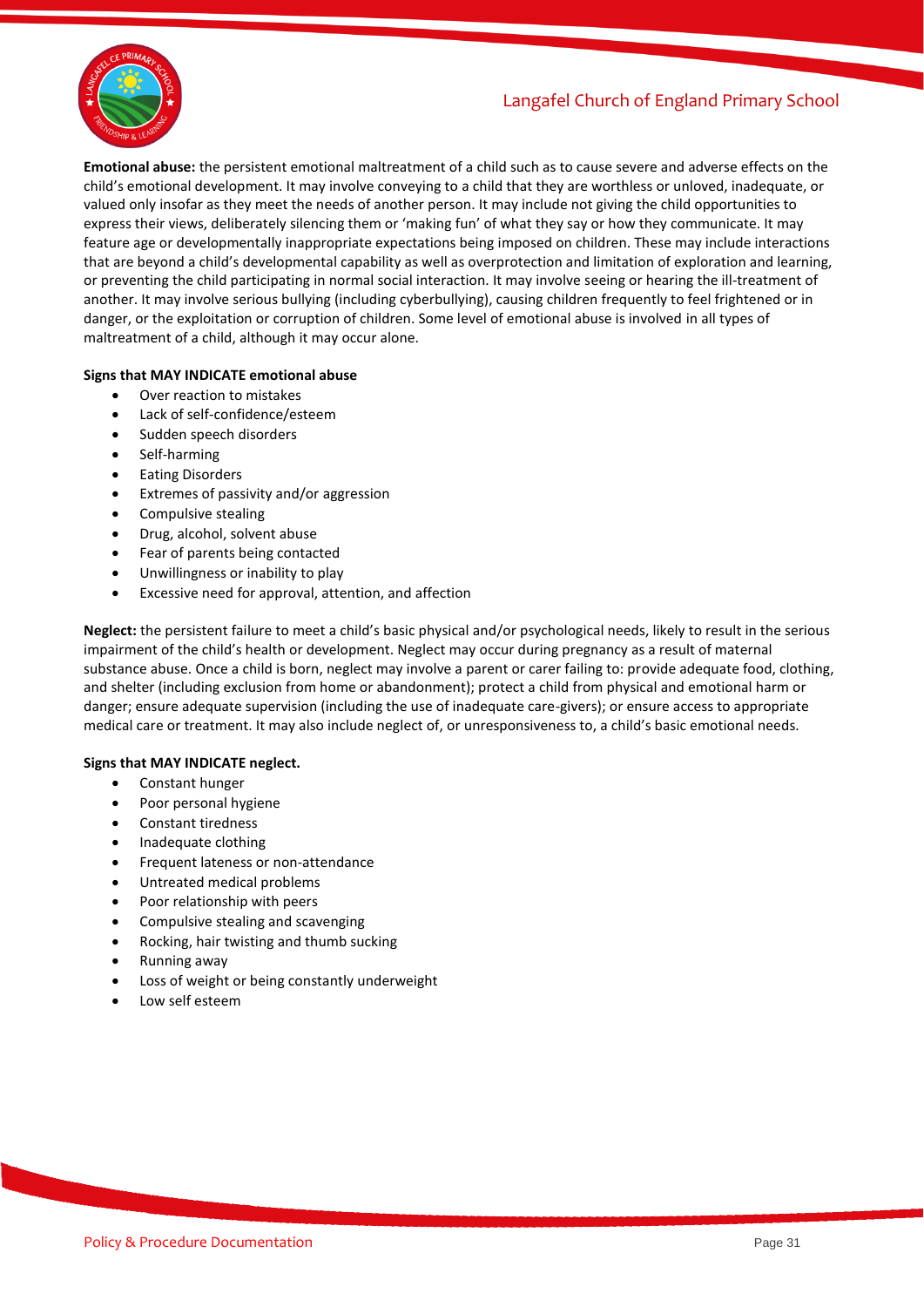

# **Appendix 2: Support Organisations**

#### **NSPCC 'Report Abuse in Education' Helpline**

[0800 136 663](tel:0800%20136%20663) or [help@nspcc.org.uk](mailto:help@nspcc.org.uk)

#### **National Organisations**

- NSPCC: [www.nspcc.org.uk](http://www.nspcc.org.uk/)
- Barnardo's: [www.barnardos.org.uk](http://www.barnardos.org.uk/)
- Action for Children: [www.actionforchildren.org.uk](http://www.actionforchildren.org.uk/)
- Children's Society: [www.childrenssociety.org.uk](http://www.childrenssociety.org.uk/)

#### **Support for Staff**

- Education Support Partnership[: www.educationsupportpartnership.org.uk](http://www.educationsupportpartnership.org.uk/)
- Professional Online Safety Helpline[: www.saferinternet.org.uk/helpline](http://www.saferinternet.org.uk/helpline)

#### **Support for Learners**

- ChildLine: [www.childline.org.uk](http://www.childline.org.uk/)
- Papyrus: [www.papyrus-uk.org](http://www.papyrus-uk.org/)
- The Mix: [www.themix.org.uk](http://www.themix.org.uk/)
- Shout[: www.giveusashout.org](http://www.giveusashout.org/)
- Fearless[: www.fearless.org](http://www.fearless.org/)
- Victim Support: [www.victimsupport.org.uk](http://www.victimsupport.org.uk/)

#### **Support for Adults**

- Family Lives: [www.familylives.org.uk](http://www.familylives.org.uk/)
- Crime Stoppers: [www.crimestoppers-uk.org](http://www.crimestoppers-uk.org/)
- Victim Support: [www.victimsupport.org.uk](http://www.victimsupport.org.uk/)
- The Samaritans: [www.samaritans.org](http://www.samaritans.org/)
- NAPAC (National Association for People Abused in Childhood): www.[napac.org.uk](https://napac.org.uk/)
- MOSAC[: www.mosac.org.uk](http://www.mosac.org.uk/)
- Action Fraud[: www.actionfraud.police.uk](http://www.actionfraud.police.uk/)
- Shout[: www.giveusashout.org](http://www.giveusashout.org/)
- Advice now: www.advicenow.org.uk

#### **Support for Learning Disabilities**

- Respond: [www.respond.org.uk](http://www.respond.org.uk/)
- Mencap: [www.mencap.org.uk](http://www.mencap.org.uk/)
- Council for Disabled Children: [https://councilfordisabledchildren.org.uk](https://councilfordisabledchildren.org.uk/)

#### **Contextual Safeguarding Network**

• <https://contextualsafeguarding.org.uk/>

#### **Kent Resilience Hub**

• <https://kentresiliencehub.org.uk/>

#### **Substance Misuse**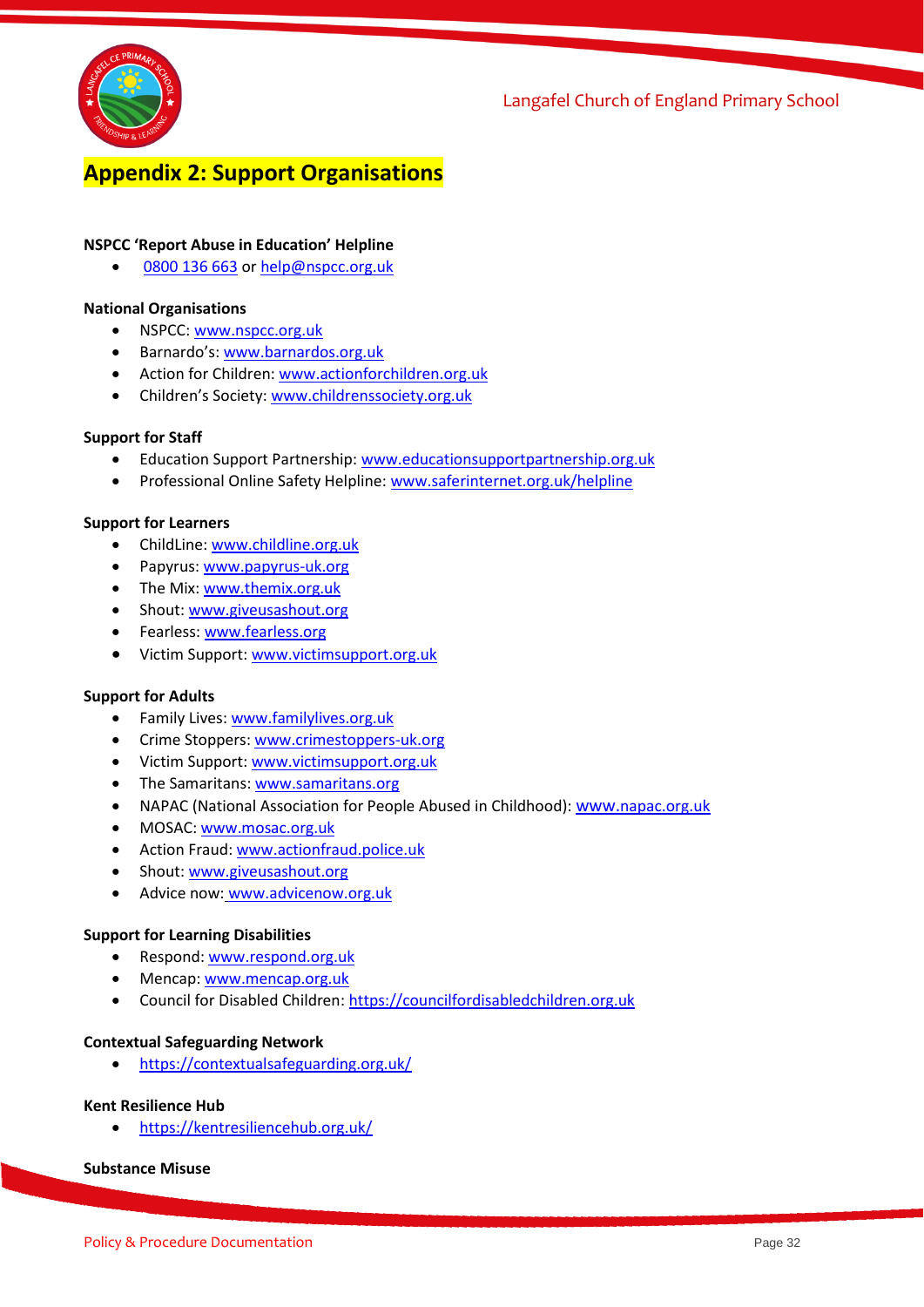

- We are with you (formerly Addaction): [www.wearewithyou.org.uk/services/kent-for-young-people/](http://www.wearewithyou.org.uk/services/kent-for-young-people/)
- Talk to Frank: [www.talktofrank.com](http://www.talktofrank.com/)

#### **Domestic Abuse**

- Domestic abuse services[: www.domesticabuseservices.org.uk](http://www.domesticabuseservices.org.uk/)
- Refuge[: www.refuge.org.uk](http://www.refuge.org.uk/)
- Women's Aid: [www.womensaid.org.uk](http://www.womensaid.org.uk/)
- Men's Advice Line: [www.mensadviceline.org.uk](http://www.mensadviceline.org.uk/)
- Mankind: [www.mankindcounselling.org.uk](http://www.mankindcounselling.org.uk/)
- National Domestic Abuse Helpline: [www.nationaldahelpline.org.uk](http://www.nationaldahelpline.org.uk/)
- Respect Phoneline: [https://respectphoneline.org.uk](https://respectphoneline.org.uk/)

#### **Criminal and Sexual Exploitation**

- National Crime Agency: [www.nationalcrimeagency.gov.uk/who-we-are](http://www.nationalcrimeagency.gov.uk/who-we-are)
- It's not okay: [www.itsnotokay.co.uk](http://www.itsnotokay.co.uk/)
- NWG Network: [www.nwgnetwork.org](http://www.nwgnetwork.org/)

#### **Honour Based Abuse**

- Forced Marriage Unit: [www.gov.uk/guidance/forced-marriage](http://www.gov.uk/guidance/forced-marriage)
- FGM Factsheet: [https://assets.publishing.service.gov.uk/government/uploads/system/uploads/attachment\\_data/file](https://assets.publishing.service.gov.uk/government/uploads/system/uploads/attachment_data/file/496415/6_1639_HO_SP_FGM_mandatory_reporting_Fact_sheet_Web.pdf) [/496415/6\\_1639\\_HO\\_SP\\_FGM\\_mandatory\\_reporting\\_Fact\\_sheet\\_Web.pdf](https://assets.publishing.service.gov.uk/government/uploads/system/uploads/attachment_data/file/496415/6_1639_HO_SP_FGM_mandatory_reporting_Fact_sheet_Web.pdf)
- Mandatory reporting of female genital mutilation: procedural information: [www.gov.uk/government/publications/mandatory-reporting-of-female-genital-mutilation](http://www.gov.uk/government/publications/mandatory-reporting-of-female-genital-mutilation-procedural-information)[procedural-information](http://www.gov.uk/government/publications/mandatory-reporting-of-female-genital-mutilation-procedural-information)

#### **Peer on Peer abuse, including bullying, sexual violence and harassment**

- Rape Crisis: [https://rapecrisis.org.uk](https://rapecrisis.org.uk/)
- Brook: [www.brook.org.uk](http://www.brook.org.uk/)
- Disrespect Nobody: [www.disrespectnobody.co.uk](http://www.disrespectnobody.co.uk/)
- Upskirting know your rights: [www.gov.uk/government/news/upskirting-know-your-rights](http://www.gov.uk/government/news/upskirting-know-your-rights)
- Lucy Faithfull Foundation: [www.lucyfaithfull.org.uk](http://www.lucyfaithfull.org.uk/)
- Stop it Now! [www.stopitnow.org.uk](http://www.stopitnow.org.uk/)
- Parents Protect[: www.parentsprotect.co.uk](http://www.parentsprotect.co.uk/)
- Anti-Bullying Alliance: [www.anti-bullyingalliance.org.uk](http://www.anti-bullyingalliance.org.uk/)
- Diana Award: [www.antibullyingpro.com/](http://www.antibullyingpro.com/)
- Bullying UK: [www.bullying.co.uk](http://www.bullying.co.uk/)
- Kidscape: [www.kidscape.org.uk](http://www.kidscape.org.uk/)

#### **Online Safety**

- CEOP[: www.ceop.police.uk](http://www.ceop.police.uk/)
- Internet Watch Foundation (IWF): [www.iwf.org.uk](http://www.iwf.org.uk/)
- Think U Know: [www.thinkuknow.co.uk](http://www.thinkuknow.co.uk/)
- Childnet: [www.childnet.com](http://www.childnet.com/)
- UK Safer Internet Centre: [www.saferinternet.org.uk](http://www.saferinternet.org.uk/)
- Report Harmful Content[: https://reportharmfulcontent.com](https://reportharmfulcontent.com/)
- Marie Collins Foundation[: www.mariecollinsfoundation.org.uk](http://www.mariecollinsfoundation.org.uk/)
- Internet Matters: [www.internetmatters.org](http://www.internetmatters.org/)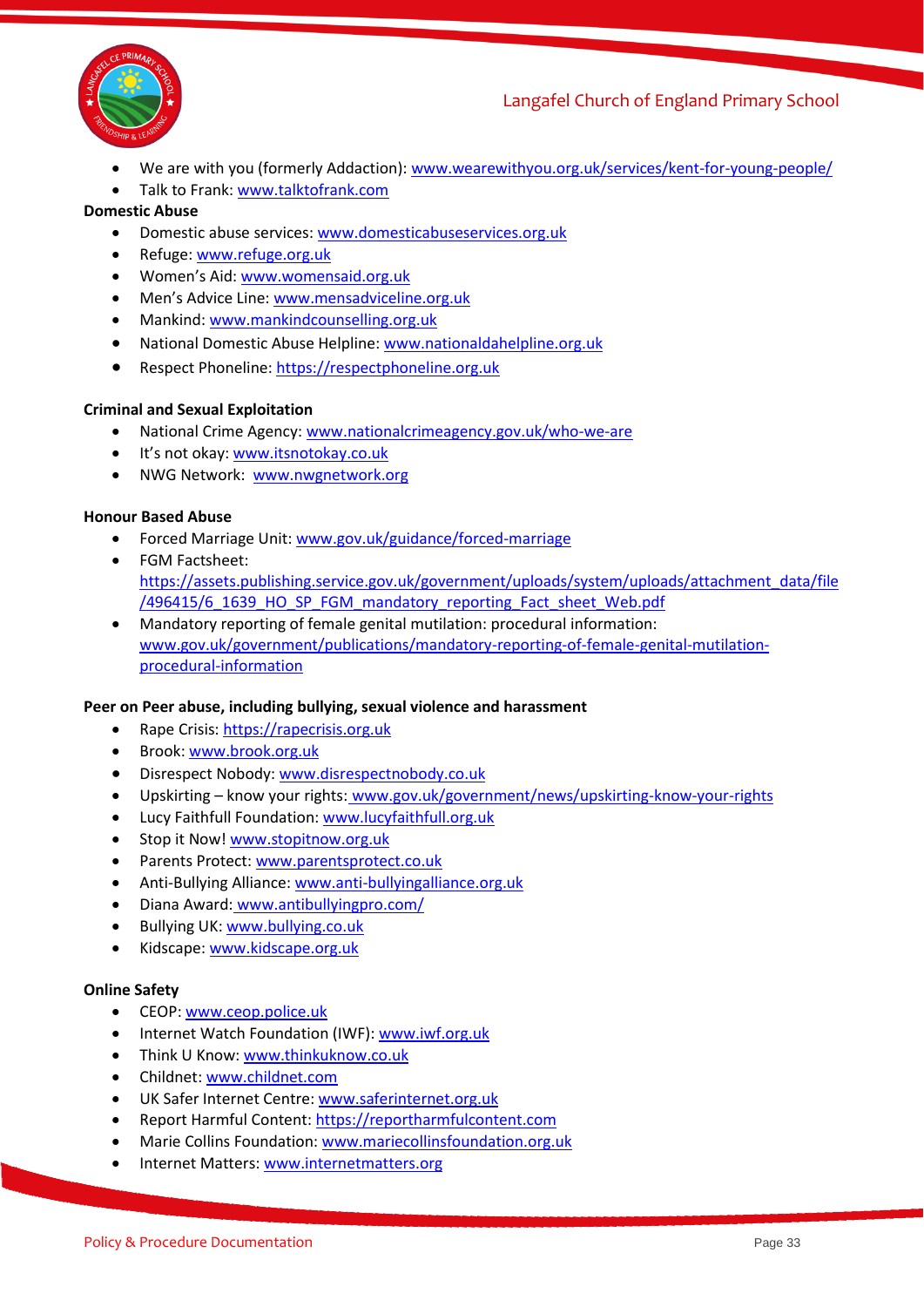

- NSPCC: [www.nspcc.org.uk/onlinesafety](http://www.nspcc.org.uk/onlinesafety) an[d www.net-aware.org.uk](http://www.net-aware.org.uk/)
- Get Safe Online: [www.getsafeonline.org](https://www.getsafeonline.org/)
- Parents Protect[: www.parentsprotect.co.uk](http://www.parentsprotect.co.uk/)
- Cyber Choices: [https://nationalcrimeagency.gov.uk/what-we-do/crime-threats/cyber](https://nationalcrimeagency.gov.uk/what-we-do/crime-threats/cyber-crime/cyberchoices)[crime/cyberchoices](https://nationalcrimeagency.gov.uk/what-we-do/crime-threats/cyber-crime/cyberchoices)
- National Cyber Security Centre (NCSC): [www.ncsc.gov.uk](http://www.ncsc.gov.uk/)

#### **Mental Health**

- Mind: [www.mind.org.uk](http://www.mind.org.uk/)
- Moodspark: [https://moodspark.org.uk](https://moodspark.org.uk/)
- Young Minds[: www.youngminds.org.uk](http://www.youngminds.org.uk/)
- We are with you (formerly Addaction): [www.wearewithyou.org.uk/services/kent-for-young-people/](http://www.wearewithyou.org.uk/services/kent-for-young-people/)
- Anna Freud: [www.annafreud.org/schools-and-colleges/](http://www.annafreud.org/schools-and-colleges/)

#### **Radicalisation and hate**

- Educate against Hate[: www.educateagainsthate.com](http://www.educateagainsthate.com/)
- Counter Terrorism Internet Referral Unit: [www.gov.uk/report-terrorism](http://www.gov.uk/report-terrorism)
- True Vision[: www.report-it.org.uk](http://www.report-it.org.uk/)

#### **Children with Family Members in Prison**

National information Centre on Children of Offenders (NICCO)[: https://www.nicco.org.uk/](https://www.nicco.org.uk/)